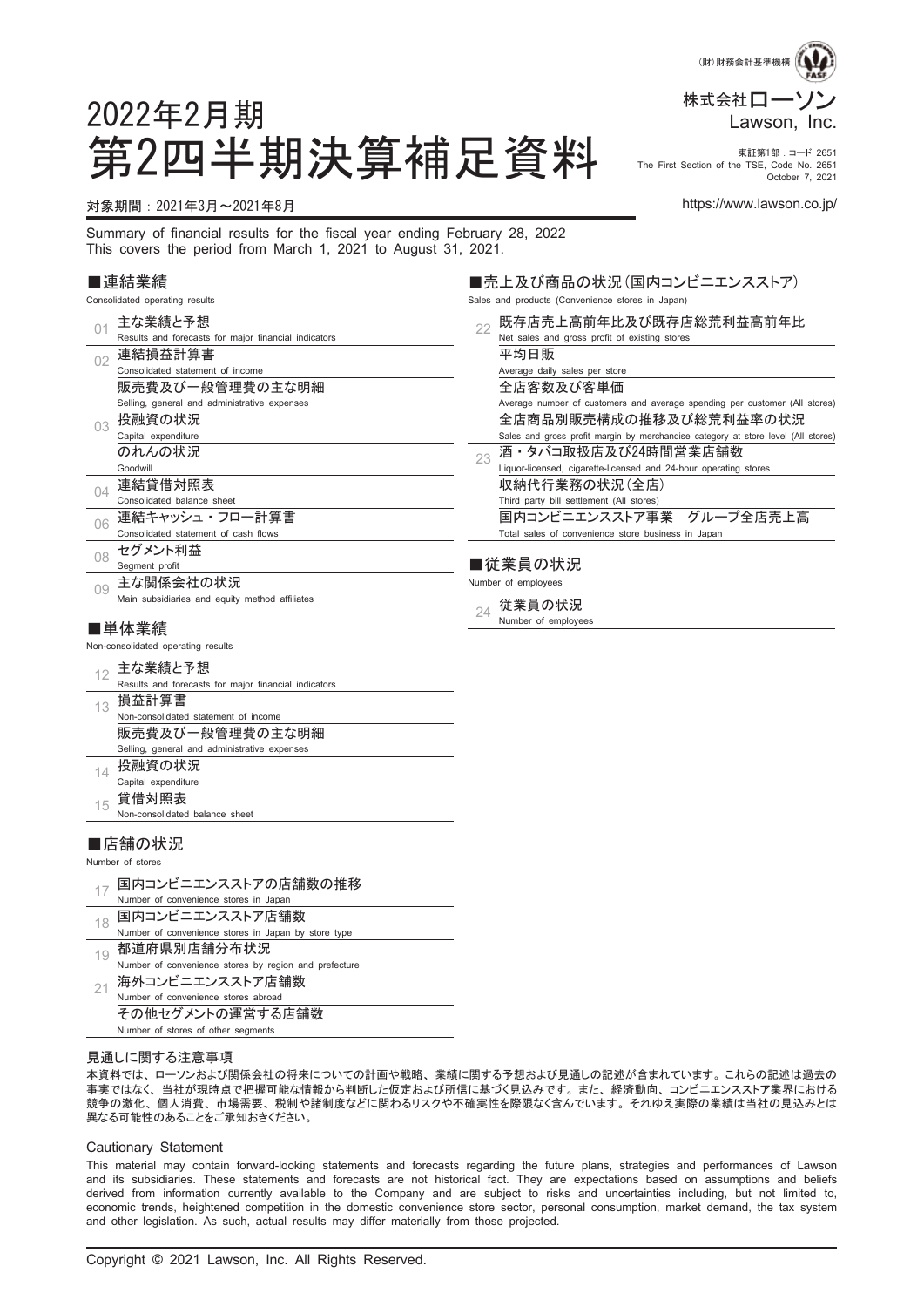#### ■主な業績と予想 Results and forecasts for major financial indicators

|                                                                                                           | 2020年度/FY2020                      |        |                                        | 2021年度/FY2021 |                                    |        |                                                   |           |
|-----------------------------------------------------------------------------------------------------------|------------------------------------|--------|----------------------------------------|---------------|------------------------------------|--------|---------------------------------------------------|-----------|
|                                                                                                           | 第2四半期/1H<br>$2020.3.1 - 2020.8.31$ |        | 通期/Full year<br>$2020.3.1 - 2021.2.28$ |               | 第2四半期/1H<br>$2021.3.1 - 2021.8.31$ |        | 通期計画/Full year (Forecast)<br>2021.3.1 - 2022.2.28 |           |
|                                                                                                           | 金額/Amount 前年比/YoY                  |        | 金額/Amount 前年比/YoY                      |               | 金額/Amount 前年比/YoY                  |        | 金額/Amount 前年比/YoY                                 |           |
| チェーン全店売上高 (百万円)*1<br>Net sales of all convenience stores (millions of yen)                                | 1, 173, 254                        | 91.9%  | 2, 349, 704                            | 93.7%         | 1, 227, 055                        | 104.6% | 2, 480, 000                                       | 105.5%    |
| 加盟店売上高(百万円)<br>Net sales of franchised stores (millions of yen)                                           | 1, 069, 559                        |        | 91.8% 2, 133, 611                      | 93.6%         | 1, 114, 479                        | 104.2% |                                                   |           |
| 直営店売上高(百万円)<br>Net sales of company-operated stores (millions of yen)                                     | 103, 695                           | 93.0%  | 216, 093                               | 95.4%         | 112, 575                           | 108.6% |                                                   |           |
| 営業総収入 (百万円)*2<br>Gross operating revenue (millions of yen)                                                | 322, 890                           | 87.5%  | 666, 001                               | 91.2%         | 348.768                            | 108.0% | 716,000                                           | 107.5%    |
| 営業総利益 (百万円)<br>Operating gross profit (millions of yen)                                                   | 234, 232                           | 87.9%  | 477, 559                               | 91.1%         | 249, 534                           | 106.5% |                                                   |           |
| (対チェーン全店売上高比)<br>(Operating gross profit on Net sales of all convenience stores)                          | 20.0%                              |        | 20.3%                                  |               | 20.3%                              |        |                                                   |           |
| 販売費及び一般管理費(百万円)<br>Selling, general and administrative expenses (millions of yen)                         | 217, 541                           | 94.8%  | 436, 682                               | 94.6%         | 222, 827                           | 102.4% |                                                   |           |
| (対チェーン全店売上高比)<br>(Selling, general and administrative expenses on Net<br>sales of all convenience stores) | 18.5%                              |        | 18.6%                                  |               | 18.2%                              |        |                                                   |           |
| 営業利益 (百万円) Operating income (millions of yen)                                                             | 16.690                             | 45.4%  | 40.876                                 | 64.9%         | 26.706                             | 160.0% | 50.000                                            | 122.3%    |
| (対チェーン全店売上高比)<br>(Operating income on Net sales of all convenience stores)                                | 1.4%                               |        | 1.7%                                   |               | 2.2%                               |        |                                                   |           |
| 経常利益(百万円)Ordinary income (millions of yen)                                                                | 14.862                             | 42.3%  | 37,610                                 | 66.7%         | 27.830                             | 187.3% | 47,000                                            | 125.0%    |
| 親会社株主に帰属する四半期(当期)純利益 (百万円)<br>Profit attributable to owners of parent (millions of yen)                   | 3, 307                             | 16.4%  | 8,689                                  | 43.2%         | 17, 405                            | 526.2% | 15,500                                            | 178.4%    |
| 1株当たり四半期 (当期) 純利益 (円)<br>Profit per share (yen)                                                           |                                    | 33.05  |                                        | 86.84         |                                    | 173.93 |                                                   | 154.88 *3 |
| 純資産 (百万円) Net assets (millions of yen)                                                                    | 274, 417                           |        |                                        | 272, 931      | 284, 316                           |        |                                                   |           |
| 総資産 (百万円) Total assets (millions of yen)                                                                  | 1, 294, 573                        |        | 1, 365, 430                            |               | 1, 320, 872                        |        |                                                   |           |
| 1株当たり純資産 (円) Net assets per share (yen)                                                                   | 2, 698, 46                         |        | 2, 674, 53                             |               | 2, 787, 17                         |        |                                                   |           |
| 総資産四半期(当期) 純利益率 ROA                                                                                       |                                    | 0.2%   |                                        | 0.6%          |                                    | 1.3%   |                                                   |           |
| 自己資本四半期(当期) 純利益率 ROE                                                                                      |                                    | 1.2%   |                                        | 3.2%          |                                    | 6.4%   |                                                   |           |
| 流動比率 Current ratio                                                                                        |                                    | 100.0% |                                        | 90.0%         |                                    | 91.8%  |                                                   |           |
| 固定比率 Fixed ratio                                                                                          |                                    | 261.2% |                                        | 252.1%        |                                    | 238.5% | $\overline{a}$                                    |           |
| 自己資本比率 Shareholders' equity ratio                                                                         |                                    | 20.9%  |                                        | 19.6%         |                                    | 21.1%  |                                                   |           |
| 配当性向(連結) Payout ratio (consolidated)                                                                      |                                    | 226.9% |                                        | 172.7%        |                                    | 43.1%  |                                                   |           |

(注)

\*1 チェーン全店売上高は、 (株)ローソン単体および連結子会社を対象とし、 国内コンビニエンスストア事業、 海外事業および成城石井事業の店舗売上 高等の合計を記載しています。

なお、 成城石井事業については直営の成城石井店舗のみを集計しております。

\*2 営業総収入は直営店売上高、 加盟店からの収入等の合計です。

\*3 計画の1株当たり四半期(当期)純利益に関しては、 2021年8月31日現在の期末発行済株式数を用いて算出しております。

Notes:

\*1 The net sales of all convenience stores include Lawson, Inc. and its consolidated subsidiaries.

Therefore, it is a sum of total sales of domestic convenience stores business, overseas business and Seijo Ishii business. In addition, for Seijo Ishii business, it is a total of its company-operated stores.

\*2 The gross operating revenue is a sum of total sales of company-operated stores, income from franchised stores and others.

\*3 Forecasted profit per share is calculated based on the number of outstanding shares as of August 31, 2021.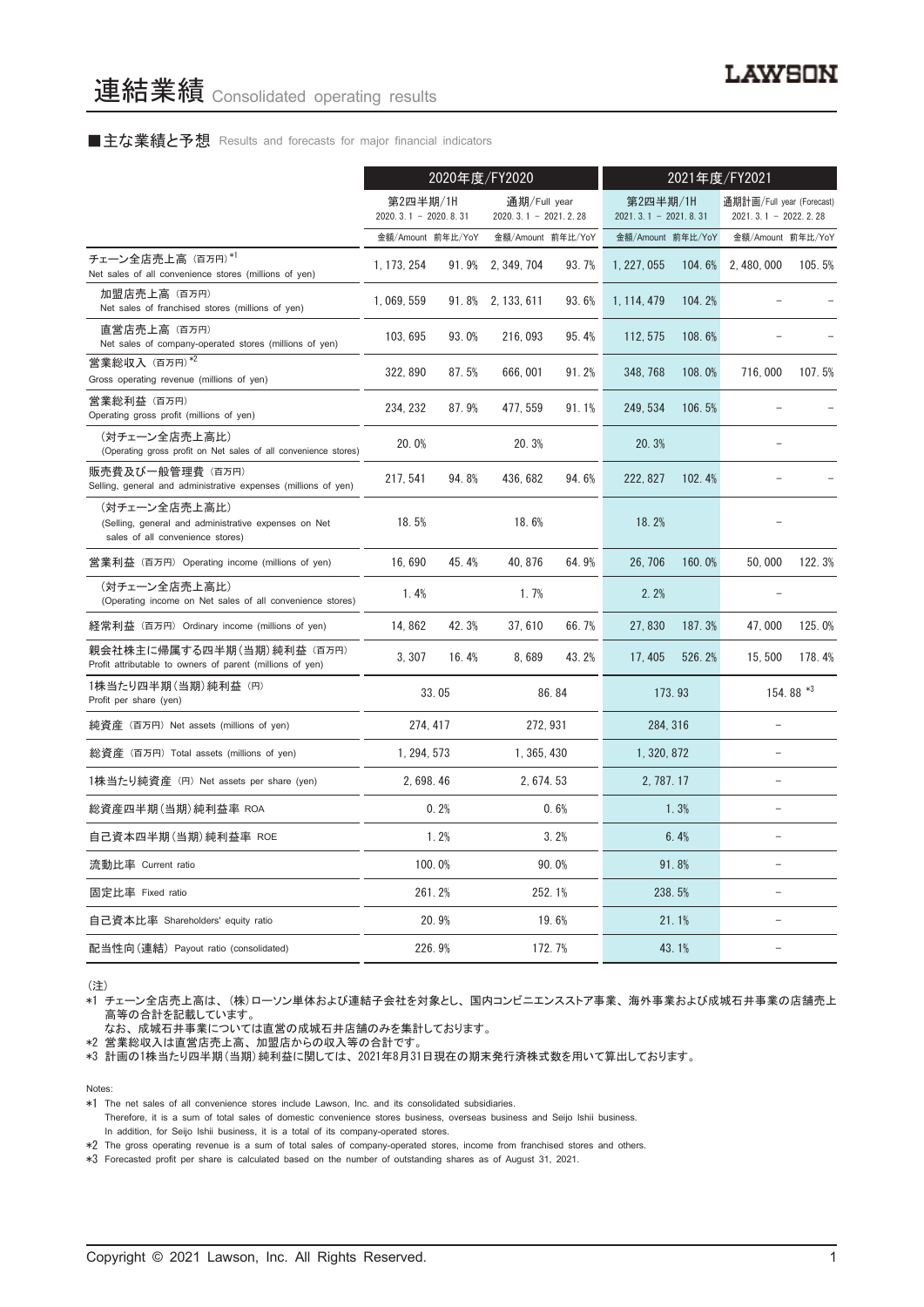#### ■連結損益計算書 Consolidated statement of income

|                                                                      | 2020年度1H               |         | 2021年度1H               |         | 前年増減                |
|----------------------------------------------------------------------|------------------------|---------|------------------------|---------|---------------------|
|                                                                      | $2020.3.1 - 2020.8.31$ |         | $2021.3.1 - 2021.8.31$ |         | Increase (Decrease) |
|                                                                      | 百万円/Millions of yen    | 前年比/YoY | 百万円/Millions of yen    | 前年比/YoY | 百万円/Millions of yen |
| A. 営業総収入 Gross operating revenue<br>$B + E$                          | 322, 890               | 87.5%   | 348, 768               | 108.0%  | 25, 877             |
| B. 売上高 Net sales*                                                    | 129,683                | 85.6%   | 145, 150               | 111.9%  | 15,466              |
| C. 売上原価 Cost of sales                                                | 88.658                 | 86.2%   | 99.234                 | 111.9%  | 10, 575             |
| D. 売上総利益 Gross profit<br>$B - C$                                     | 41,025                 | 84.4%   | 45.916                 | 111.9%  | 4,890               |
| E. 営業収入 Operating revenue<br>$F + G$                                 | 193, 206               | 88.7%   | 203, 617               | 105.4%  | 10, 411             |
| F. 加盟店からの収入 Income from franchised stores                            | 145.908                | 90.8%   | 148, 836               | 102.0%  | 2,928               |
| G. その他の営業収入 Other operating revenue                                  | 47.298                 | 82.8%   | 54.781                 | 115.8%  | 7,483               |
| H. 営業総利益 Operating gross profit<br>$A - C = D + E$                   | 234, 232               | 87.9%   | 249, 534               | 106.5%  | 15, 302             |
| I. 販売費及び一般管理費 Selling, general and administrative expenses           | 217, 541               | 94.8%   | 222, 827               | 102.4%  | 5,286               |
| J. 営業利益 Operating income<br>$H - I$                                  | 16.690                 | 45.4%   | 26.706                 | 160.0%  | 10,015              |
| 営業外収益 Non-operating income                                           | 2.100                  | 113.1%  | 3.846                  | 183.1%  | 1,745               |
| 営業外費用 Non-operating expenses                                         | 3,929                  | 113.1%  | 2,722                  | 69.3%   | $-1, 206$           |
| 経常利益 Ordinary income                                                 | 14.862                 | 42.3%   | 27.830                 | 187.3%  | 12,968              |
| 特別利益 Extraordinary income                                            | $\equiv$               |         | 1,025                  |         | 1,025               |
| 特別損失 Extraordinary losses                                            | 7,478                  | 159.9%  | 2,801                  | 37.5%   | $-4,677$            |
| 税金等調整前四半期純利益 Profit before income taxes                              | 7,383                  | 24.1%   | 26,055                 | 352.9%  | 18, 671             |
| 法人税、住民税及び事業税 Income taxes - current                                  | 2, 231                 | 22.5%   | 6.767                  | 303.3%  | 4,535               |
| 法人税等調整額 Income taxes - deferred                                      | 1,954                  | 303.0%  | 1,880                  | 96.2%   | $-73$               |
| 四半期純利益 Profit                                                        | 3, 198                 | 15.9%   | 17, 407                | 544.3%  | 14, 209             |
| 非支配株主に帰属する四半期純利益<br>Profit attributable to non-controlling interests | $-109$                 | 210.7%  | 1                      |         | 111                 |
| 親会社株主に帰属する四半期純利益<br>Profit attributable to owners of parent          | 3,307                  | 16.4%   | 17, 405                | 526.2%  | 14,097              |

(注)

\* 「売上高」 は、 直営店売上高、 Eコマース売上高、 卸売事業売上高等の合計です。

Note:

\* Net sales of company-operated stores, e-commerce business, wholesale business and others.

■販売費及び一般管理費の主な明細 Selling, general and administrative expenses

|                                                          | 2020年度1H                   |         | 2021年度1H               |         | 前年増減                |
|----------------------------------------------------------|----------------------------|---------|------------------------|---------|---------------------|
|                                                          | $2020, 3, 1 - 2020, 8, 31$ |         | $2021.3.1 - 2021.8.31$ |         | Increase (Decrease) |
|                                                          | 百万円/Millions of yen        | 前年比/YoY | 百万円/Millions of yen    | 前年比/YoY | 百万円/Millions of yen |
| 地代家賃 Rents                                               | 63.780                     | 95.4%   | 65.285                 | 102.4%  | 1.504               |
| 人件費 Personnel expenses                                   | 40.981                     | 94.2%   | 42.095                 | 102.7%  | 1, 114              |
| 有形固定資産減価償却費 Depreciation of property and store equipment | 31.373                     | 103.6%  | 31, 170                | 99.4%   | $-203$              |
| 広告宣伝費 Advertising expenses                               | 11.909                     | 78.5%   | 11.355                 | 95.3%   | $-554$              |
| 販売手数料 Sales commission                                   | 17.898                     | 80.7%   | 20.015                 | 111.8%  | 2.116               |
| その他 Other                                                | 51.597                     | 100.0%  | 52.905                 | 102.5%  | 1.308               |
| 合計 Total                                                 | 217.541                    | 94.8%   | 222.827                | 102.4%  | 5.286               |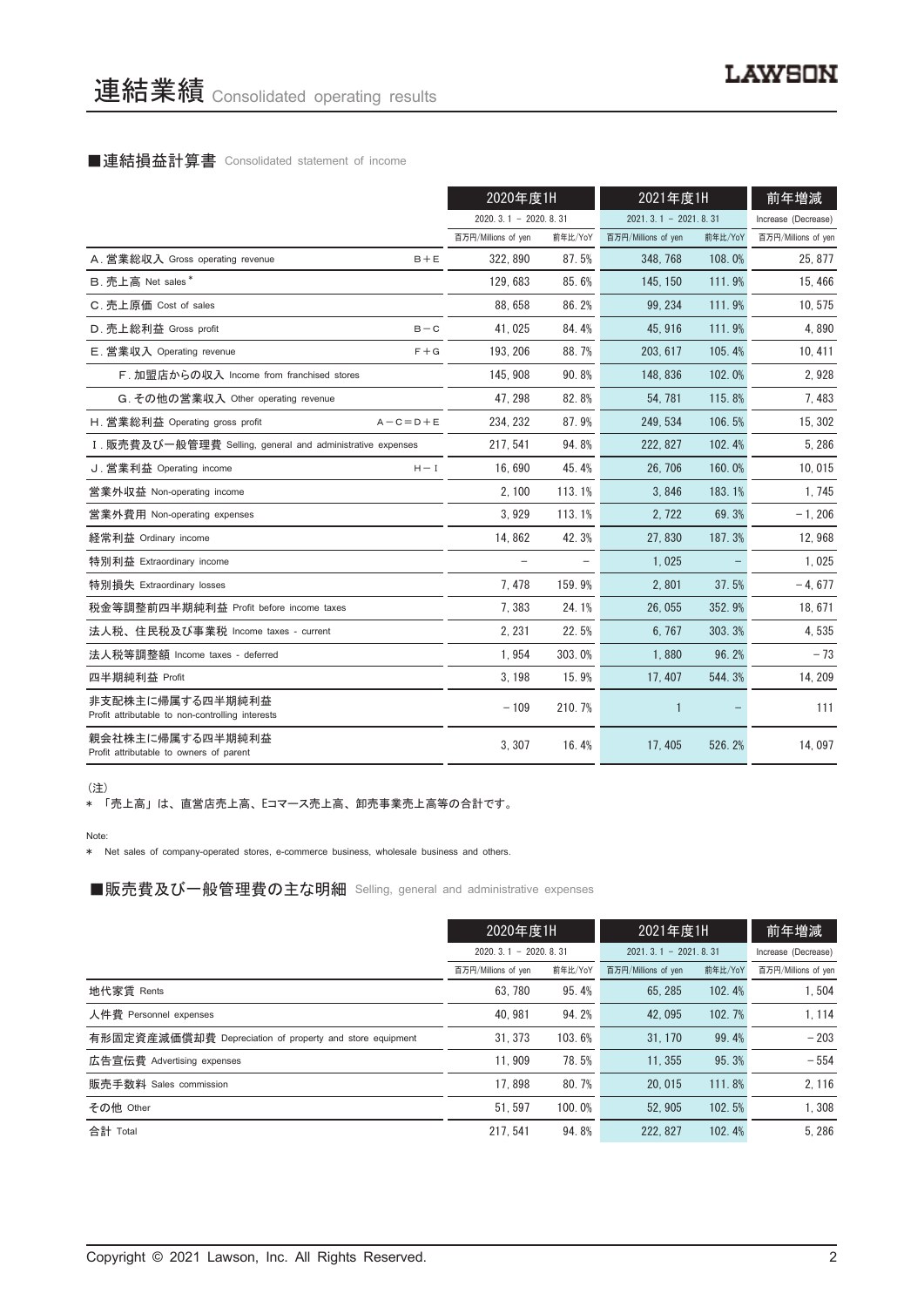#### ■投融資の状況 Capital expenditure

|                                                                | 2020年度1H               | 2021年度1H               | 前年増減                | 2021年度計画                             |
|----------------------------------------------------------------|------------------------|------------------------|---------------------|--------------------------------------|
|                                                                | $2020.3.1 - 2020.8.31$ | $2021.3.1 - 2021.8.31$ | Increase (Decrease) | Forecasts / 2021. 3. 1 - 2022. 2. 28 |
|                                                                | 百万円/Millions of yen    | 百万円/Millions of yen    | 百万円/Millions of yen | 百万円/Millions of yen                  |
| 新店投資 New store investments                                     | 6, 204                 | 9,461                  | 3, 257              | 19,000                               |
| 既存店投資<br>Existing store investments                            | 4, 465                 | 5, 622                 | 1, 156              | 23,000                               |
| システム関連投資<br>IT-related investments                             | 4,700                  | 3,787                  | $-913$              | 18,000                               |
| その他 Other                                                      | 206                    | 1, 471                 | 1, 264              | 3,000                                |
| 投資小計 Subtotal                                                  | 15, 576                | 20, 342                | 4,765               | 63,000                               |
| 出資・融資<br>Investments and advances                              | 2,085                  | $-5,532$               | $-7,617$            | $-4,000$                             |
| リース Leases <sup>*</sup>                                        | 12, 728                | 14,696                 | 1,967               | 60,000                               |
| 合計 Total                                                       | 30, 390                | 29,505                 | $-884$              | 119,000                              |
| 有形固定資産減価償却費<br>Depreciation of property and store<br>equipment | 31, 433                | 31, 229                | $-203$              | 63,000                               |
| 無形固定資産償却費<br>Amortization of intangible assets                 | 9,067                  | 8,094                  | $-972$              | 16,800                               |
| 減価償却費合計<br>Total depreciation and amortization                 | 40, 500                | 39, 323                | $-1, 176$           | 79,800                               |

<sup>(</sup>注)

、----<br>\* リース債務の返済による支出は、2020年度第2四半期累計期間は26,165百万円、2021年度第2四半期累計期間は24,331百万円です。

\* The amount of repayments of lease obligations (consolidated) is 26,165 millions of yen in the first half of fiscal year 2020 and 24,331 millions of yen in the first half of fiscal year 2021.

### ■のれんの状況 Goodwill

|                                                       | 2020年度1H               |         | 2021年度1H               |         | 前年増減                |  |
|-------------------------------------------------------|------------------------|---------|------------------------|---------|---------------------|--|
|                                                       | $2020.3.1 - 2020.8.31$ |         | $2021.3.1 - 2021.8.31$ |         | Increase (Decrease) |  |
|                                                       | 百万円/Millions of yen    | 前年比/YoY | 百万円/Millions of yen    | 前年比/YoY | 百万円/Millions of yen |  |
| のれん償却額<br>Amortization of goodwill                    |                        |         |                        |         |                     |  |
| 国内コンビニエンスストア事業<br>Domestic convenience store business | 1.168                  | 95.7%   | 930                    | 79.6%   | $-238$              |  |
| 成城石井事業<br>Seijo Ishii business                        | 718                    | 100.0%  | 718                    | 100.0%  |                     |  |
| エンタテインメント関連事業<br>Entertainment-related business       | 250                    | 100.0%  | 250                    | 100.0%  |                     |  |
| 海外事業 Overseas business                                | 27                     | 96.8%   | 28                     | 105.7%  |                     |  |
| 合計 Total                                              | 2.165                  | 97.6%   | 1.929                  | 89.1%   | $-236$              |  |

|                                                       | 2020年度<br>(2021年2月28日現在) |         | 2021年度第2四半期<br>(2021年8月31日現在) |         | 2020年度末からの増減                         |  |
|-------------------------------------------------------|--------------------------|---------|-------------------------------|---------|--------------------------------------|--|
|                                                       | FY2020 (As of 2021.2.28) |         | FY2021 (As of 2021.8.31)      |         | Increase (Decrease) from 2021. 2. 28 |  |
|                                                       | 百万円/Millions of yen      | 前年比/YoY | 百万円/Millions of yen           | 前年比/YoY | 百万円/Millions of yen                  |  |
| 当期末残高<br>Balance of goodwill at end of period         |                          |         |                               |         |                                      |  |
| 国内コンビニエンスストア事業<br>Domestic convenience store business | 11.475                   | 84.0%   | 10.544                        | 91.9%   | $-930$                               |  |
| 成城石井事業<br>Seijo Ishii business                        | 19.521                   | 93.1%   | 18.803                        | 96.3%   | $-718$                               |  |
| エンタテインメント関連事業<br>Entertainment-related business       | 6.683                    | 93.0%   | 6.432                         | 96.2%   | $-250$                               |  |
| 海外事業 Overseas business                                | 534                      | 91.7%   | 549                           | 102.8%  | 15                                   |  |
| 合計 Total                                              | 38.215                   | 90.2%   | 36.329                        | 95.1%   | $-1.885$                             |  |

Note: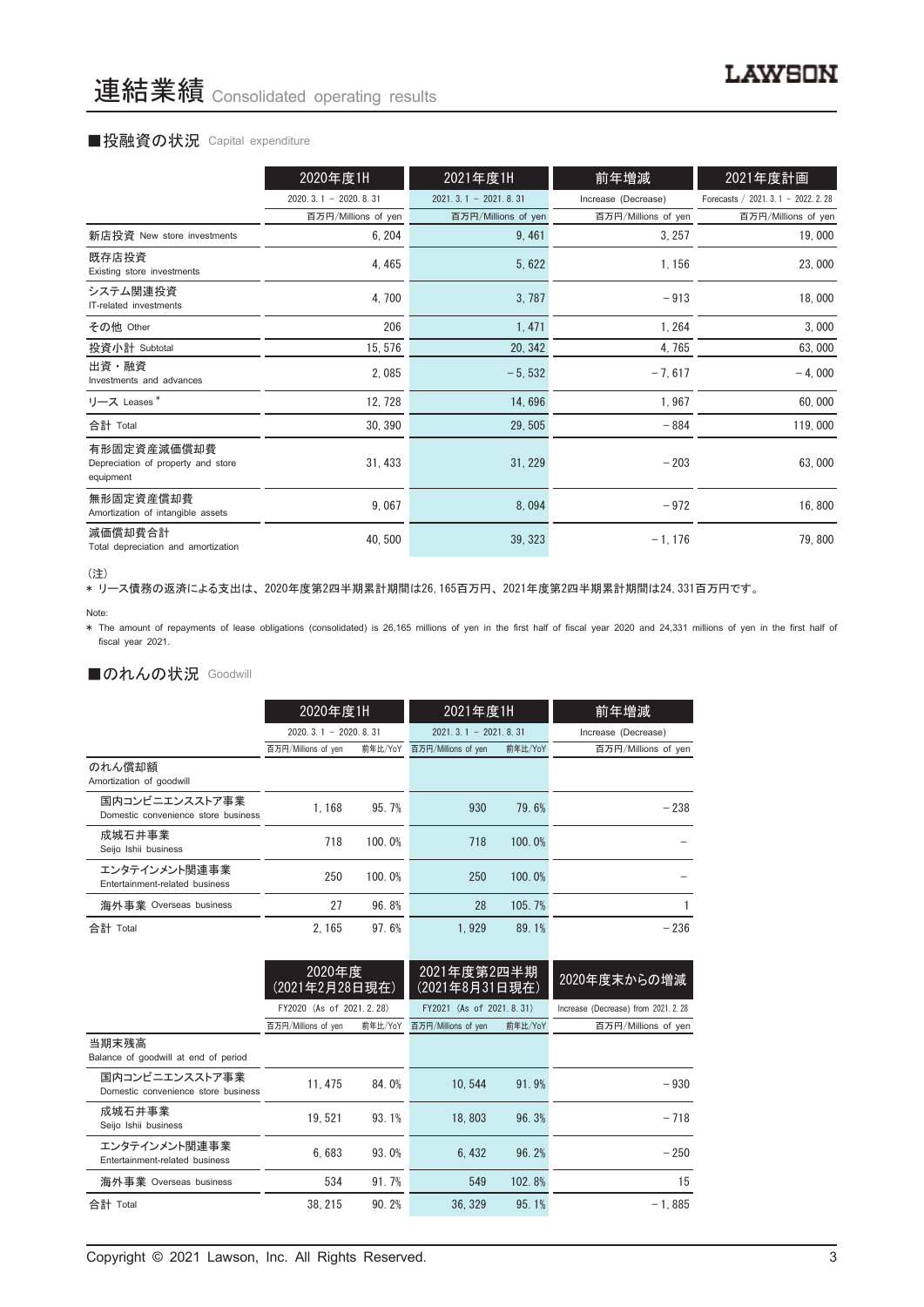#### ■連結貸借対照表 Consolidated balance sheet

|                                                                            | 2020年度<br>(2021年2月28日現在) | 2021年度第2四半期<br>(2021年8月31日現在) | 2020年度末からの増減                       |
|----------------------------------------------------------------------------|--------------------------|-------------------------------|------------------------------------|
|                                                                            | FY2020 (As of 2021.2.28) | FY2021 (As of 2021.8.31)      | Increase (Decrease) from 2021.2.28 |
| [資産の部 Assets]                                                              | 百万円/Millions of yen      | 百万円/Millions of yen           | 百万円/Millions of yen                |
| 流動資産 Current assets                                                        | 690.811                  | 655.752                       | $-35.059$                          |
| 現金及び預金 Cash and deposits*                                                  | 402, 584                 | 370, 897                      | $-31,687$                          |
| 加盟店貸勘定 Accounts receivable - due from franchised stores                    | 46, 385                  | 46, 027                       | $-357$                             |
| リース債権 Lease receivables                                                    | 16, 621                  | 15,684                        | $-937$                             |
| 商品 Merchandise                                                             | 20, 657                  | 21,535                        | 877                                |
| 未収入金 Accounts receivable - other                                           | 161, 062                 | 159, 781                      | $-1,280$                           |
| その他 Other                                                                  | 43, 519                  | 41, 845                       | $-1,674$                           |
| 貸倒引当金 Allowance for doubtful accounts                                      | $-20$                    | $-20$                         | $\mathbf{0}$                       |
| 固定資産 Non-current assets                                                    | 674, 618                 | 665, 120                      | $-9,498$                           |
| 有形固定資産 Property and store equipment                                        | 367, 640                 | 370, 727                      | 3,086                              |
| ・建物及び構築物 Buildings and structures                                          | 191, 977                 | 193, 757                      | 1, 779                             |
| ・工具、器具及び備品 Tools, furniture and fixtures                                   | 19,044                   | 20, 292                       | 1, 247                             |
| ・リース資産 Leased assets                                                       | 131, 779                 | 129, 035                      | $-2,744$                           |
| ・その他 Other                                                                 | 24, 838                  | 27, 641                       | 2,803                              |
| 無形固定資産 Intangible assets                                                   | 86, 406                  | 81, 915                       | $-4,491$                           |
| ・ソフトウエア Software                                                           | 39,088                   | 36, 819                       | $-2, 269$                          |
| ・のれん Goodwill                                                              | 38, 215                  | 36, 329                       | $-1,885$                           |
| •商標権 Trademark right                                                       | 8, 349                   | 8,035                         | $-314$                             |
| ・その他 Other                                                                 | 752                      | 731                           | $-21$                              |
| 投資その他の資産 Investments and other assets                                      | 220, 571                 | 212, 477                      | $-8,094$                           |
| ・長期貸付金 Long-term loans receivable                                          | 40, 621                  | 39, 548                       | $-1,072$                           |
| ・差入保証金 Guarantee deposits                                                  | 103, 030                 | 103, 388                      | 357                                |
| ・繰延税金資産 Deferred tax assets                                                | 33, 484                  | 31,656                        | $-1,828$                           |
| ・その他 Other                                                                 | 44,099                   | 38, 573                       | $-5,525$                           |
| ・貸倒引当金 Allowance for doubtful accounts                                     | $-663$                   | $-688$                        | $-25$                              |
| 資産合計 Total assets                                                          | 1, 365, 430              | 1, 320, 872                   | $-44,558$                          |
|                                                                            |                          |                               |                                    |
| 有形固定資産の減価償却累計額<br>Accumulated depreciation of property and store equipment | 385, 891                 | 401, 272                      | 15, 380                            |

(注)

\* 2021年8月31日現在、 現金及び預金には金融関連事業の339,617百万円が含まれており、 主にATM充填金として使用しております。

Note: \* The amount of cash and deposits for financial services business as of August 31, 2021 is 339,617 millions of yen, most of which is used for refilling ATMs.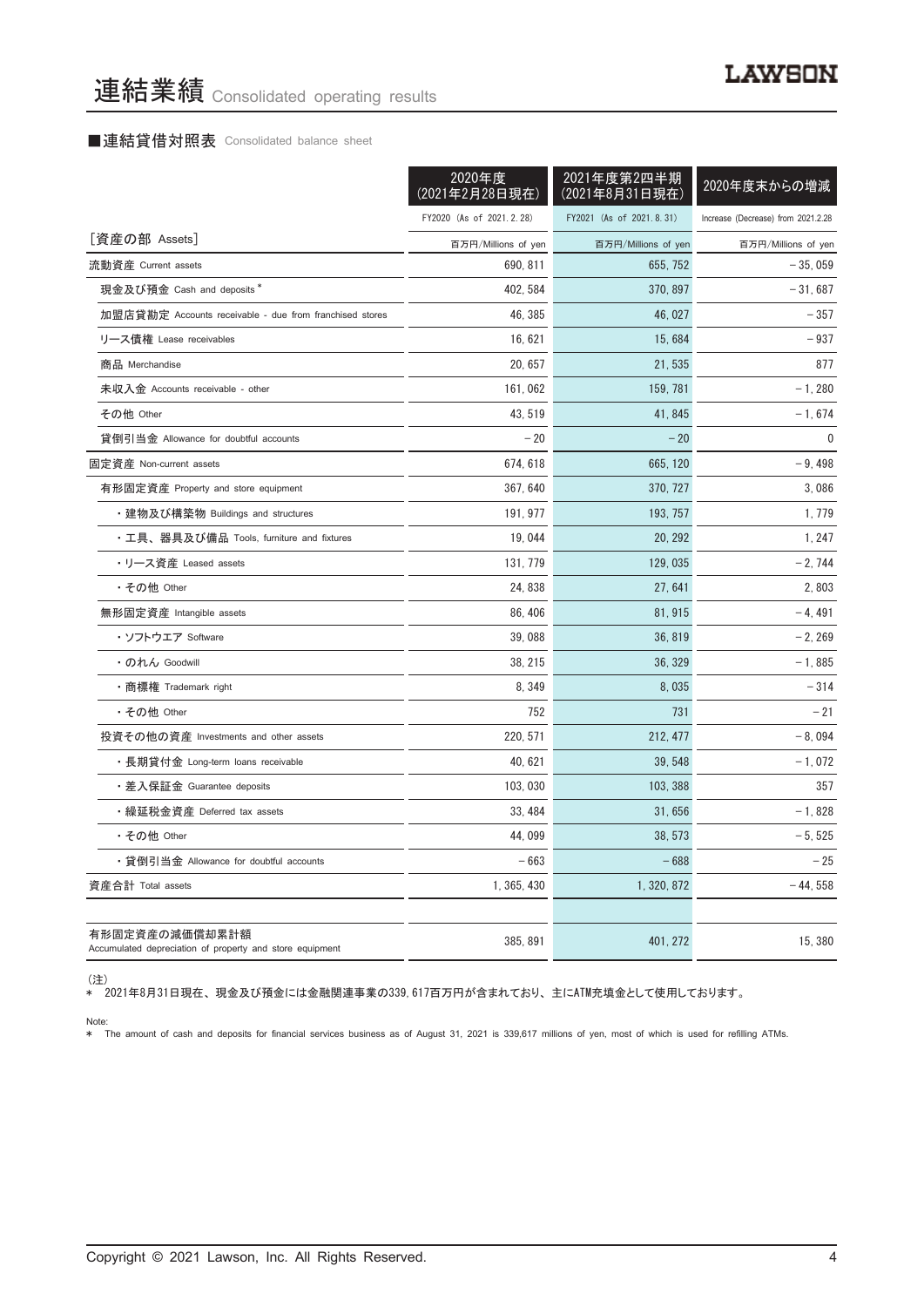## ■連結貸借対照表 Consolidated balance sheet

|                                                                                                                 | 2020年度<br>(2021年2月28日現在) | 2021年度第2四半期<br>(2021年8月31日現在) | 2020年度末からの増減                       |
|-----------------------------------------------------------------------------------------------------------------|--------------------------|-------------------------------|------------------------------------|
|                                                                                                                 | FY2020 (As of 2021.2.28) | FY2021 (As of 2021.8.31)      | Increase (Decrease) from 2021.2.28 |
| [負債の部 Liabilities]                                                                                              | 百万円/Millions of yen      | 百万円/Millions of yen           | 百万円/Millions of yen                |
| 流動負債 Current liabilities                                                                                        | 767.754                  | 714, 258                      | $-53,496$                          |
| 買掛金 Accounts payable - trade                                                                                    | 127, 486                 | 141, 613                      | 14, 127                            |
| 短期借入金 Short-term loans payable *                                                                                | 42, 320                  | 6, 770                        | $-35,550$                          |
| 1年内返済予定の長期借入金<br>Current portion of long-term loans payable *                                                   | 100, 000                 | 100,000                       |                                    |
| リース債務 Lease obligations                                                                                         | 44, 584                  | 44, 938                       | 354                                |
| 未払金 Accounts payable - other                                                                                    | 90, 798                  | 94, 172                       | 3, 374                             |
| 未払法人税等 Income taxes payable                                                                                     | 4,078                    | 6,565                         | 2,486                              |
| 預り金 Deposits received                                                                                           | 246, 110                 | 142, 789                      | $-103, 321$                        |
| 賞与引当金 Provision for bonuses                                                                                     | 4,818                    | 4,980                         | 161                                |
| その他 Other                                                                                                       | 107, 557                 | 172, 428                      | 64, 871                            |
| 固定負債 Non-current liabilities                                                                                    | 324, 743                 | 322, 297                      | $-2,446$                           |
| 長期借入金 Long-term loans payable*                                                                                  | 130,000                  | 130,000                       |                                    |
| リース債務 Lease obligations                                                                                         | 121, 491                 | 117, 612                      | $-3,879$                           |
| 繰延税金負債 Deferred tax liabilities                                                                                 | 485                      | 467                           | $-17$                              |
| 役員退職慰労引当金<br>Provision for retirement benefits to executive officers and audit and<br>supervisory board members | 277                      | 240                           | $-36$                              |
| 退職給付に係る負債 Net defined benefit liability                                                                         | 16, 278                  | 16, 790                       | 512                                |
| 資産除去債務 Asset retirement obligations                                                                             | 35,694                   | 36, 270                       | 576                                |
| その他 Other                                                                                                       | 20, 516                  | 20, 915                       | 399                                |
| 負債合計 Total liabilities                                                                                          | 1, 092, 498              | 1,036,556                     | $-55,942$                          |
| [純資産の部 Net assets]                                                                                              |                          |                               |                                    |
| 株主資本 Shareholders' equity                                                                                       | 262, 508                 | 272, 477                      | 9,968                              |
| 資本金 Capital stock                                                                                               | 58, 506                  | 58, 506                       |                                    |
| 資本剰余金 Capital surplus                                                                                           | 46, 494                  | 46, 495                       | $\mathbf 0$                        |
| 利益剰余金 Retained earnings                                                                                         | 158, 498                 | 168, 448                      | 9,949                              |
| 自己株式 Treasury shares                                                                                            | $-991$                   | $-973$                        | 17                                 |
| その他の包括利益累計額<br>Accumulated other comprehensive income                                                           | 5, 123                   | 6, 438                        | 1,315                              |
| その他有価証券評価差額金<br>Valuation difference on available-for-sale securities                                           | 1,782                    | 1,560                         | $-221$                             |
| 土地再評価差額金 Revaluation reserve for land                                                                           | $-207$                   | $-207$                        |                                    |
| 為替換算調整勘定 Foreign currency translation adjustments                                                               | 3,684                    | 5, 158                        | 1, 474                             |
| 退職給付に係る調整累計額<br>Remeasurements of defined benefit plans                                                         | $-134$                   | $-71$                         | 62                                 |
| 新株予約権 Subscription rights to shares                                                                             | 333                      | 368                           | 34                                 |
| 非支配株主持分 Non-controlling interests                                                                               | 4,965                    | 5,031                         | 66                                 |
| 純資産合計 Net assets                                                                                                | 272, 931                 | 284, 316                      | 11, 384                            |
| 負債純資産合計 Liabilities and net assets                                                                              | 1, 365, 430              | 1, 320, 872                   | $-44,558$                          |

、~~~<br>\* 2021年8月31日現在、短期借入金・1年内返済予定の長期借入金・長期借入金には金融関連事業の182,700百万円が含まれております。

#### Note:

\* The amount of loans payable for financial services business as of August 31, 2021 is 182,700 millions of yen.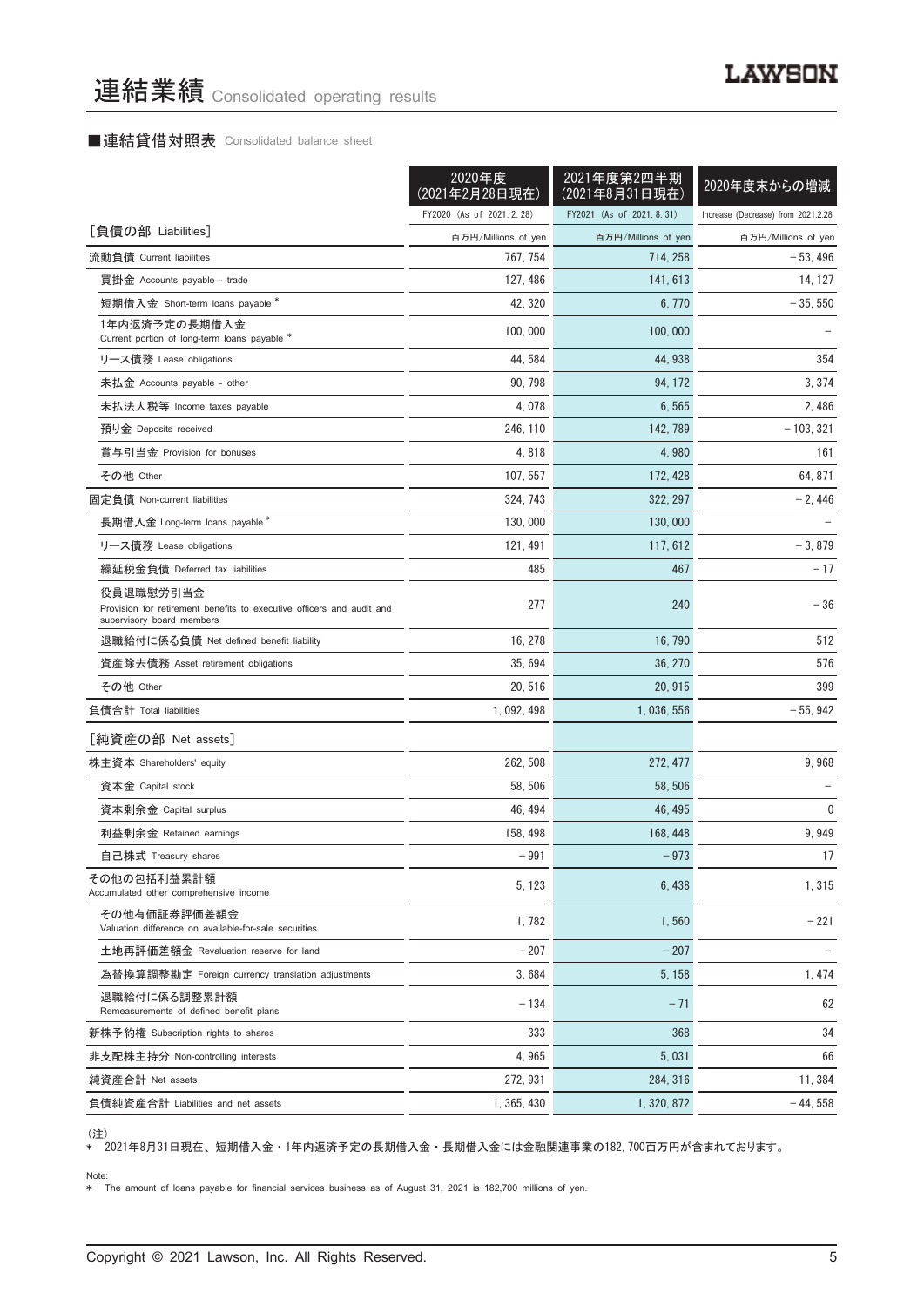## ■連結キャッシュ・フロー計算書 Consolidated statement of cash flows

|                                                                                                   | 2020年度1H               | 2021年度1H               | 前年増減                |  |
|---------------------------------------------------------------------------------------------------|------------------------|------------------------|---------------------|--|
| I. 営業活動によるキャッシュ・フロー                                                                               | $2020.3.1 - 2020.8.31$ | $2021.3.1 - 2021.8.31$ | Increase (Decrease) |  |
| I. Net cash provided by (used in) operating activities                                            | 百万円/Millions of yen    | 百万円/Millions of yen    | 百万円/Millions of yen |  |
| 税金等調整前四半期純利益 Profit before income taxes                                                           | 7,383                  | 26, 055                | 18, 671             |  |
| 減価償却費 Depreciation and amortization                                                               | 40, 500                | 39, 323                | $-1, 176$           |  |
| 減損損失 Impairment loss                                                                              | 2,099                  | 1, 243                 | $-856$              |  |
| 受取利息 Interest income                                                                              | $-327$                 | $-448$                 | $-120$              |  |
| 支払利息 Interest expenses                                                                            | 1,943                  | 1, 753                 | $-190$              |  |
| 投資有価証券売却益(マイナスは益)<br>Loss (gain) on sales of investment securities                                |                        | $-1,025$               | $-1.025$            |  |
| 固定資産除却損 Loss on retirement of non-current assets                                                  | 1,832                  | 595                    | $-1,237$            |  |
| 売上債権の増減額(マイナスは増加)<br>Decrease (increase) in notes and accounts receivable - trade                 | 7, 111                 | 439                    | $-6,672$            |  |
| 未収入金の増減額(マイナスは増加)<br>Decrease (increase) in accounts receivable - other                           | 8,511                  | 1,546                  | $-6,965$            |  |
| 仕入債務の増減額(マイナスは減少)<br>Increase (decrease) in notes and accounts payable - trade                    | 8, 234                 | 13.188                 | 4,953               |  |
| 未払金の増減額(マイナスは減少)<br>Increase (decrease) in accounts payable - other                               | $-7,482$               | 2,912                  | 10, 394             |  |
| 預り金の増減額(マイナスは減少)<br>Increase (decrease) in deposits received                                      | $-50,920$              | $-103, 336$            | $-52, 416$          |  |
| 退職給付に係る負債の増減額(マイナスは減少)<br>Increase (decrease) in net defined benefit liability                    | 303                    | 505                    | 201                 |  |
| 銀行業におけるコールローンの純増減(マイナスは増加)<br>Net decrease (increase) in call loans for banking business          | $-10.000$              |                        | 10.000              |  |
| 銀行業におけるコールマネーの純増減(マイナスは減少)<br>Net increase (decrease) in call money for banking business          | 73,000                 | 45,000                 | $-28,000$           |  |
| その他 Other - net                                                                                   | 43, 212                | 25, 521                | $-17,691$           |  |
| 小計 Subtotal                                                                                       | 125, 403               | 53, 272                | $-72, 131$          |  |
| 利息の受取額 Interest income received                                                                   | 343                    | 431                    | 87                  |  |
| 利息の支払額 Interest expenses paid                                                                     | $-1,958$               | $-1,728$               | 229                 |  |
| 法人税等の支払額 Income taxes paid                                                                        | $-5,435$               | $-4,438$               | 996                 |  |
| 営業活動によるキャッシュ・フロー                                                                                  |                        |                        |                     |  |
| Net cash provided by (used in) operating activities                                               | 118, 353               | 47, 536                | $-70,817$           |  |
| Ⅱ. 投資活動によるキャッシュ・フロー                                                                               |                        |                        |                     |  |
| II. Net cash provided by (used in) investing activities                                           |                        |                        |                     |  |
| 有価証券の取得による支出<br>Purchase of securities                                                            |                        | $-4,000$               | $-4,000$            |  |
| 有価証券の償還による収入<br>Proceeds from redemption of securities                                            |                        | 4,000                  | 4,000               |  |
| 有形固定資産の取得による支出<br>Purchase of property and store equipment                                        | $-13, 203$             | $-16.500$              | $-3, 297$           |  |
| 無形固定資産の取得による支出 Purchase of intangible assets                                                      | $-4.692$               | $-3,761$               | 931                 |  |
| 投資有価証券の売却による収入<br>Proceeds from sales of investment securities                                    |                        | 5,974                  | 5,974               |  |
| 関係会社株式の取得による支出<br>Purchase of shares of subsidiaries and associates                               | $-1, 203$              | $-106$                 | 1,096               |  |
| 長期貸付けによる支出                                                                                        | $-2, 231$              | $-1, 265$              | 965                 |  |
| Payments of long-term loans receivable<br>長期貸付金の回収による収入                                           | 2, 444                 | 2,398                  | $-45$               |  |
| Collection of long-term loans receivable<br>差入保証金の差入による支出                                         | $-5,995$               | $-6,060$               | $-65$               |  |
| Payments of guarantee deposits<br>差入保証金の回収による収入<br>Proceeds from collection of guarantee deposits | 9,047                  | 5,869                  | $-3, 177$           |  |
| 長期前払費用の取得による支出<br>Purchase of long-term prepaid expenses                                          | $-135$                 | $-830$                 | $-694$              |  |
| その他 Other - net                                                                                   | $-1,809$               | 430                    | 2, 240              |  |
| 投資活動によるキャッシュ・フロー                                                                                  |                        |                        |                     |  |
| Net cash provided by (used in) investing activities                                               | $-17,779$              | $-13,852$              | 3,927               |  |

Copyright © 2021 Lawson, Inc. All Rights Reserved. 6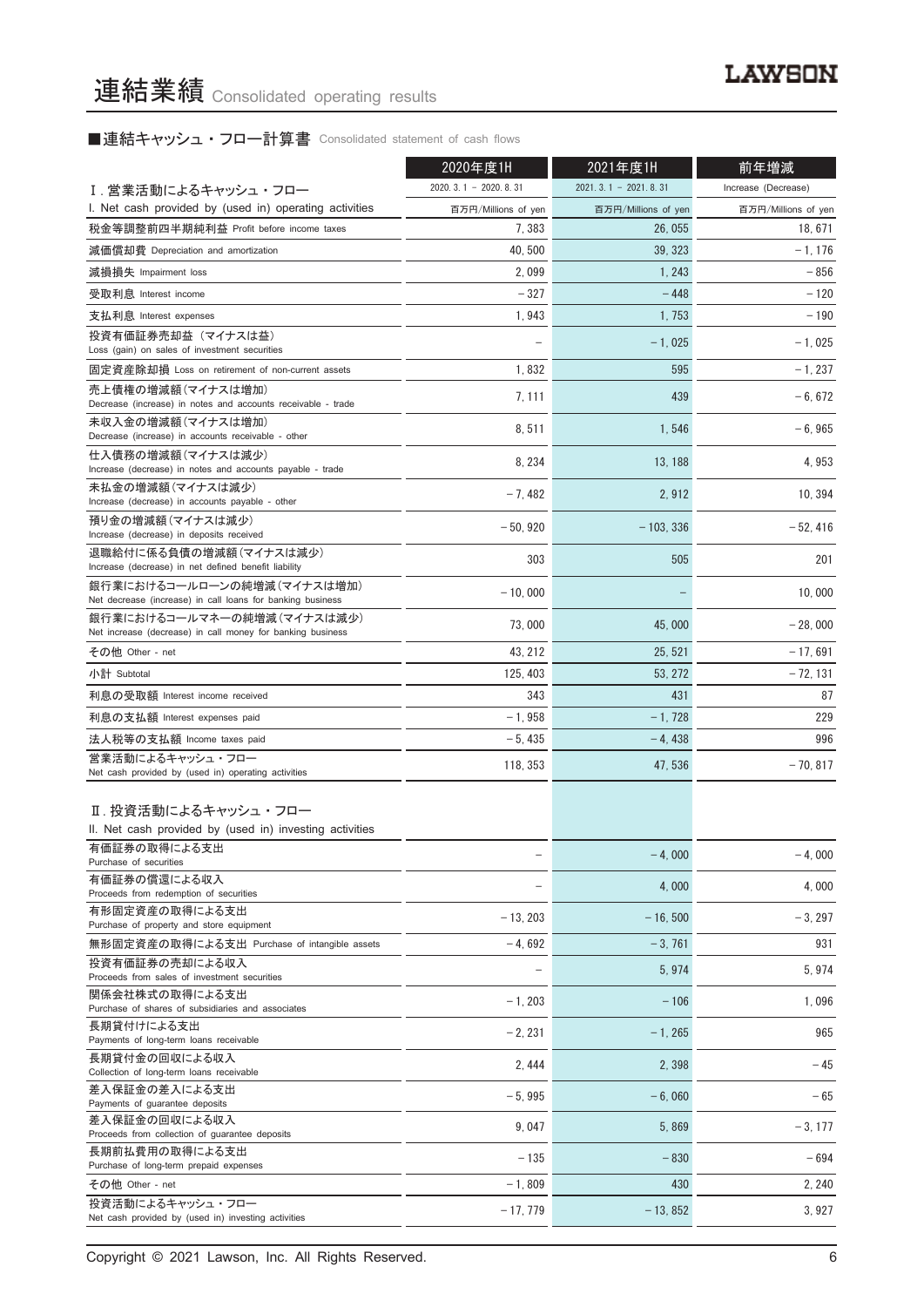## ■連結キャッシュ・フロー計算書 Consolidated statement of cash flows

|                                                                                                                                           | 2020年度1H                   | 2021年度1H               | 前年増減                |
|-------------------------------------------------------------------------------------------------------------------------------------------|----------------------------|------------------------|---------------------|
| Ⅲ. 財務活動によるキャッシュ・フロー                                                                                                                       | $2020, 3, 1 - 2020, 8, 31$ | $2021.3.1 - 2021.8.31$ | Increase (Decrease) |
| III. Net cash provided by (used in) financing activities                                                                                  | 百万円/Millions of yen        | 百万円/Millions of yen    | 百万円/Millions of yen |
| 短期借入金の純増減額(マイナスは減少)<br>Net increase (decrease) in short-term loans payable                                                                | $-3.500$                   | $-35,550$              | $-32,050$           |
| 長期借入金の返済による支出<br>Repayments of long-term loans payable                                                                                    | $-80.000$                  |                        | 80,000              |
| リース債務の返済による支出 Repayments of lease obligations                                                                                             | $-26.165$                  | $-24.331$              | 1,833               |
| 配当金の支払額 Cash dividends paid                                                                                                               | $-7,504$                   | $-7,505$               | $-0$                |
| その他 Other - net                                                                                                                           | $-24$                      | $-24$                  | $-0$                |
| 財務活動によるキャッシュ・フロー<br>Net cash provided by (used in) financing activities                                                                   | $-117, 194$                | $-67, 411$             | 49, 782             |
| Ⅳ. 現金及び現金同等物に係る換算差額<br>IV. Effect of exchange rate change on cash and cash<br>equivalents                                                 | $-96$                      | 1,054                  | 1, 151              |
| V.現金及び現金同等物の増減額(マイナスは減少)<br>V. Net increase (decrease) in cash and cash equivalents                                                       | $-16, 717$                 | $-32,673$              | $-15,955$           |
| VI. 現金及び現金同等物の期首残高<br>VI. Cash and cash equivalents at beginning of period                                                                | 343.583                    | 401.136                | 57.553              |
| Ⅶ. 非連結子会社との合併に伴う現金及び現金同等<br>物の増加額<br>VII. Increase in cash and cash equivalents resulting from<br>merger with unconsolidated subsidiaries |                            | 19                     | 19                  |
| Ⅷ. 現金及び現金同等物の四半期末残高<br>VIII. Cash and cash equivalents at end of period                                                                   | 326, 865                   | 368, 483               | 41, 617             |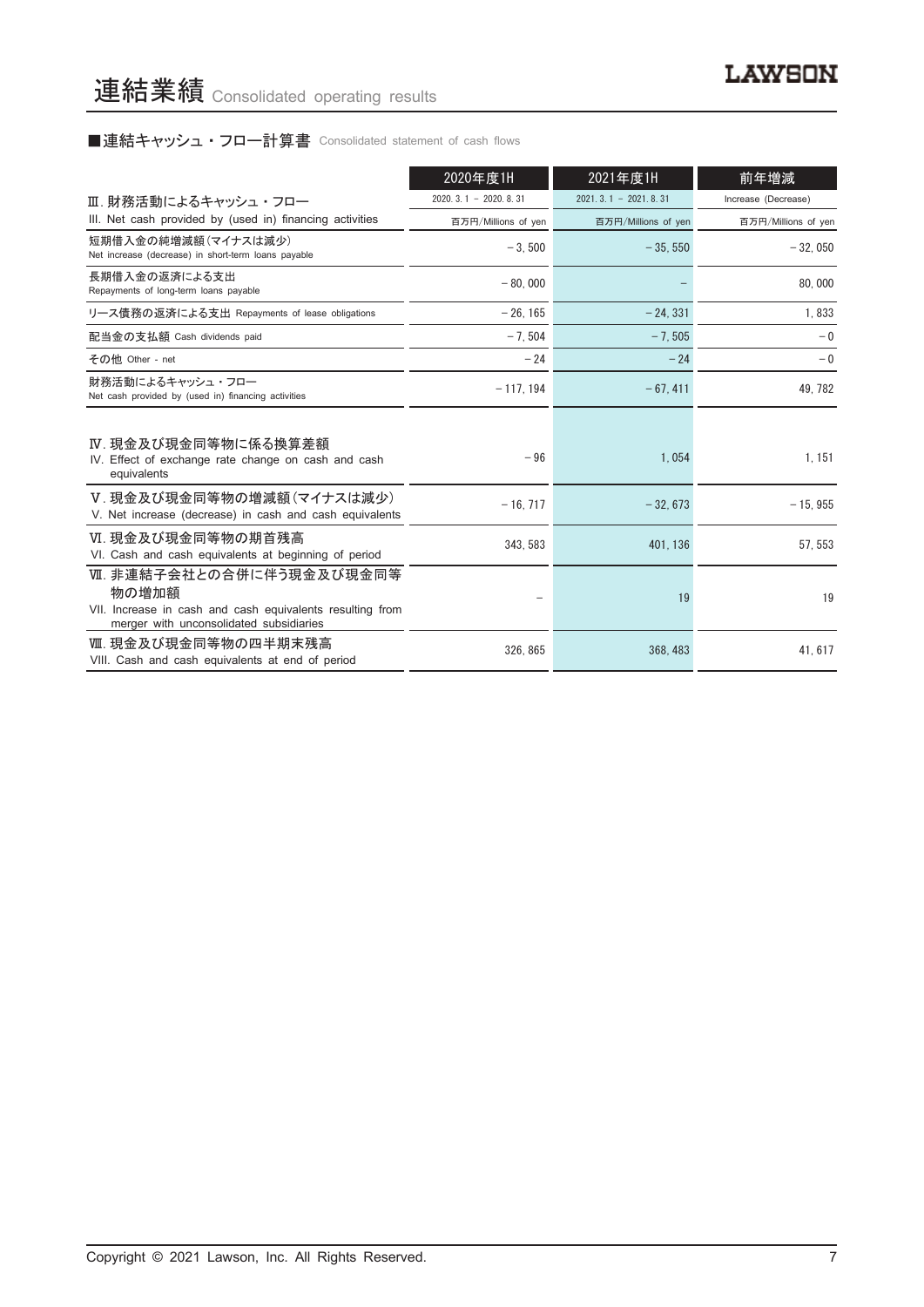## ■セグメント利益 Segment profit

|                                                       | 2020年度1H               |                          | 2021年度1H               |         | 前年増減                |
|-------------------------------------------------------|------------------------|--------------------------|------------------------|---------|---------------------|
|                                                       | $2020.3.1 - 2020.8.31$ |                          | $2021.3.1 - 2021.8.31$ |         | Increase (Decrease) |
|                                                       | 百万円/Millions of yen    | 前年比/YoY                  | 百万円/Millions of yen    | 前年比/YoY | 百万円/Millions of yen |
| セグメント利益 Segment profit                                |                        |                          |                        |         |                     |
| 国内コンビニエンスストア事業<br>Domestic convenience store business | 13, 752                | 46.5%                    | 18.528                 | 134.7%  | 4,775               |
| 成城石井事業<br>Seijo Ishii business                        | 4.819                  | 124.1%                   | 5.377                  | 111.6%  | 557                 |
| エンタテインメント関連事業<br>Entertainment-related business       | $-1.037$               | -                        | 879                    |         | 1,916               |
| 金融関連事業<br>Financial services business                 | 740                    | 58.7%                    | 1.429                  | 193.0%  | 688                 |
| 海外事業<br>Overseas business                             | $-1.371$               | $\overline{\phantom{0}}$ | 632                    |         | 2.004               |
| その他 Other business                                    | $-214$                 | $\overline{\phantom{m}}$ | $-140$                 |         | 73                  |
| 合計 Total                                              | 16.690                 | 45.4%                    | 26, 706                | 160.0%  | 10.015              |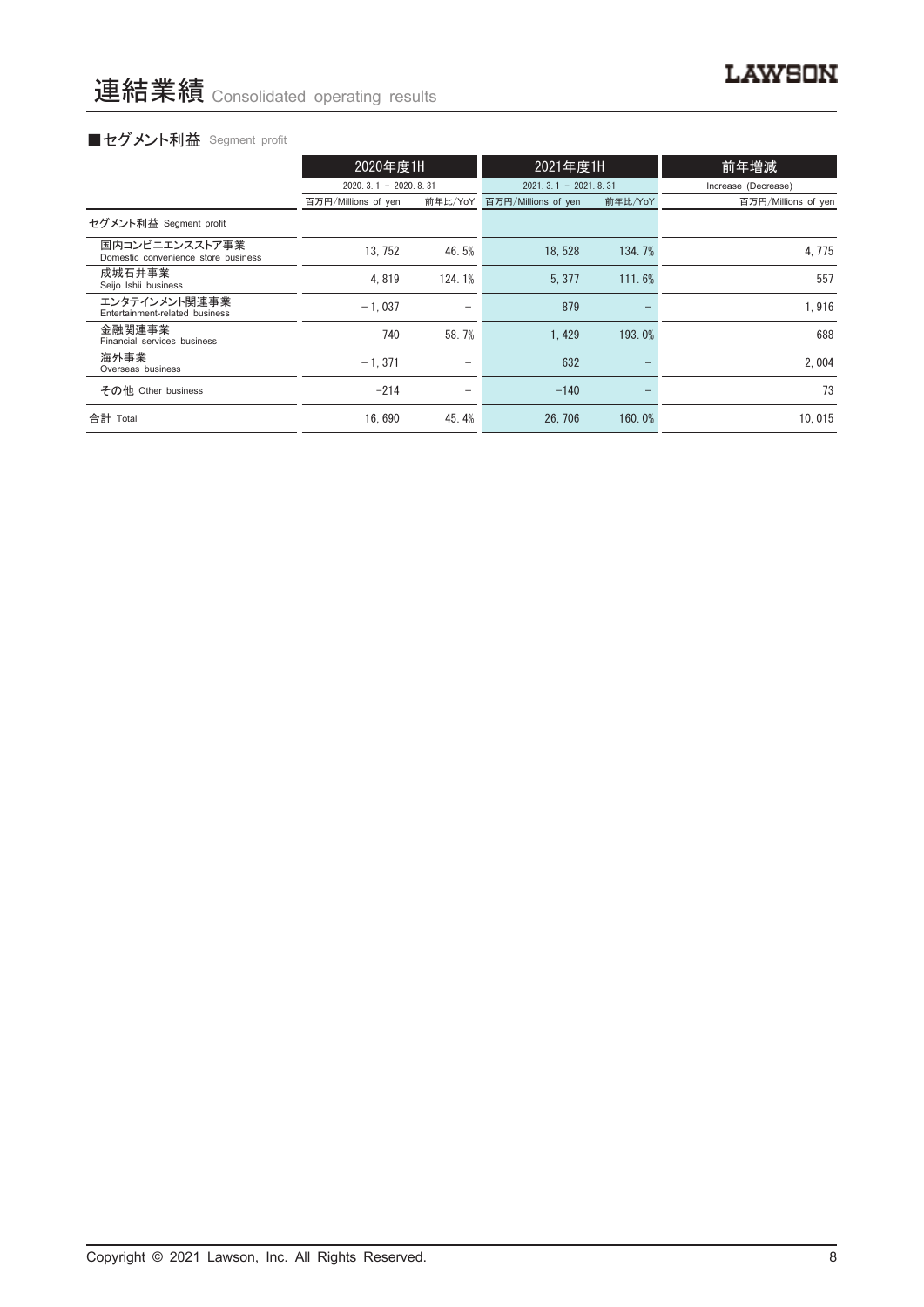#### ■主な関係会社の状況 Main subsidiaries and equity method affiliates

| 1. 連結子会社                             |                       | (株)ローソンストア100 *2                                                              |                                                                        | (株)ローソンアーバンワークス                                                                       |                                                  |                               |  |
|--------------------------------------|-----------------------|-------------------------------------------------------------------------------|------------------------------------------------------------------------|---------------------------------------------------------------------------------------|--------------------------------------------------|-------------------------------|--|
| 1. Consolidated subsidiaries         | Lawson Store100, Inc. |                                                                               |                                                                        | Lawson urbanworks, Inc.                                                               |                                                  |                               |  |
| 設立日 Date of establishment            |                       | 2013年11月 2013.11                                                              |                                                                        | 2017年11月 2017.11                                                                      |                                                  |                               |  |
| 決算月 Fiscal year end                  |                       | 2月 February                                                                   |                                                                        | $2$ 月 February                                                                        |                                                  |                               |  |
| グループ出資比率 Share of group companies    |                       | 100.0%                                                                        |                                                                        |                                                                                       | 100.0%                                           |                               |  |
| 事業内容 Business activities             |                       | 「ローソンストア100」の店舗運営<br>及び指導並びに商品関連事業                                            | Store operation and merchandising function of LAWSON STORE100          | 「ローソン」の店舗運営<br>Store operation business of LAWSON stores                              |                                                  |                               |  |
| 他出資者 Other shareholders              |                       |                                                                               |                                                                        |                                                                                       |                                                  |                               |  |
|                                      |                       |                                                                               | 2020. 3-2020. 8 2021. 3-2021. 8 2020. 3-2021. 2                        |                                                                                       | 2020. 3-2020. 8 2021. 3-2021. 8 2020. 3-2021. 2  |                               |  |
| チェーン全店売上高 Total net sales            | 15,888                | 16, 671                                                                       | 百万円/Millions of yen<br>31,657                                          | 6,792                                                                                 | 7, 121                                           | 百万円/Millions of yen<br>14,097 |  |
| 営業総収入 Gross operating revenue        | 17.990                | 18.655                                                                        | 35, 780                                                                | 6.927                                                                                 | 7.241                                            | 14.356                        |  |
| 営業利益 Operating income                | 177                   | 305                                                                           | 117                                                                    | $-157$                                                                                | 64                                               | $-96$                         |  |
| 経常利益 Ordinary income                 | 180                   | 303                                                                           | 118                                                                    | $-139$                                                                                | 70                                               | $-71$                         |  |
| 当期純利益 Profit                         | 52                    | 71                                                                            | $-451$                                                                 | $-94$                                                                                 | 44                                               | $-53$                         |  |
|                                      |                       |                                                                               |                                                                        |                                                                                       |                                                  |                               |  |
|                                      |                       | (株) SCI                                                                       |                                                                        |                                                                                       | (株) 成城石井 *3                                      |                               |  |
|                                      |                       | SCI, Inc.                                                                     |                                                                        | SEIJO ISHII CO., LTD.                                                                 |                                                  |                               |  |
| 設立日 Date of establishment            |                       | 2012年7月 2012.7                                                                |                                                                        | 1927年2月 1927.2<br>$2$ 月 February                                                      |                                                  |                               |  |
| 決算月 Fiscal year end                  |                       | $2$ 月 February                                                                |                                                                        |                                                                                       |                                                  |                               |  |
| グループ出資比率 Share of group companies*1  |                       | 100.0%                                                                        |                                                                        |                                                                                       | 100.0%                                           |                               |  |
| 事業内容 Business activities             | SCM機能子会社              |                                                                               |                                                                        | 食品総合小売業、輸入、卸売、食品製造<br>及び飲食店の事業<br>Food retailing, import, wholesale, food manufacture |                                                  |                               |  |
|                                      |                       |                                                                               | Serving supply chain management of convenience store businesses        | and restaurant operations business                                                    |                                                  |                               |  |
| 他出資者 Other shareholders              |                       |                                                                               |                                                                        |                                                                                       |                                                  |                               |  |
|                                      |                       | 2020. 3-2020. 8 2021. 3-2021. 8 2020. 3-2021. 2                               |                                                                        |                                                                                       | 2020. 3-2020. 8 2021. 3-2021. 8 2020. 3-2021. 2  |                               |  |
|                                      |                       |                                                                               | 百万円/Millions of yen                                                    |                                                                                       |                                                  | 百万円/Millions of yen           |  |
| チェーン全店売上高 Total net sales            |                       |                                                                               |                                                                        | 45, 673                                                                               | 48,687                                           | 94,050                        |  |
| 営業総収入 Gross operating revenue        | 134, 259              | 138,008                                                                       | 264.271                                                                | 50,005                                                                                | 54, 171                                          | 103, 486                      |  |
| 営業利益 Operating income                | 1.275                 | 1.677                                                                         | 2.563                                                                  | 5, 198                                                                                | 5,799                                            | 11, 103                       |  |
| 経常利益 Ordinary income                 | 1, 279                | 1.679                                                                         | 2.569                                                                  | 5, 191                                                                                | 5.903                                            | 11,099                        |  |
| 当期純利益 Profit                         | 837                   | 1,093                                                                         | 1,674                                                                  | 3.073                                                                                 | 3,583                                            | 6,516                         |  |
|                                      |                       | (株)ローソンエンタテインメント                                                              |                                                                        |                                                                                       | ユナイテッド・シネマ(株)                                    |                               |  |
|                                      |                       | Lawson Entertainment, Inc.                                                    |                                                                        |                                                                                       | United Cinemas Co., Ltd.                         |                               |  |
| 設立日 Date of establishment            |                       | 1992年7月 1992.7                                                                |                                                                        |                                                                                       | 1999年10月 1999.10                                 |                               |  |
| 決算月 Fiscal year end                  |                       | $2$ 月 February                                                                |                                                                        |                                                                                       | $2$ 月 February                                   |                               |  |
| グループ出資比率 Share of group companies *1 |                       | 100.0%                                                                        |                                                                        |                                                                                       | 100.0%                                           |                               |  |
|                                      |                       | チケット販売・情報提供サービス業、                                                             |                                                                        |                                                                                       |                                                  |                               |  |
| 事業内容 Business activities             |                       | 音楽・映像ソフトの販売                                                                   |                                                                        |                                                                                       | 映画館の運営及び関連事業                                     |                               |  |
|                                      |                       | Ticket sales, e-commerce, advertising sales<br>and other marketing activities |                                                                        |                                                                                       | Operation of movie theaters and related business |                               |  |
| 他出資者 Other shareholders              |                       |                                                                               |                                                                        |                                                                                       |                                                  |                               |  |
|                                      |                       |                                                                               |                                                                        |                                                                                       | 2020. 3-2020. 8 2021. 3-2021. 8 2020. 3-2021. 2  |                               |  |
|                                      |                       |                                                                               | 2020. 3-2020. 8 2021. 3-2021. 8 2020. 3-2021. 2<br>百万円/Millions of yen |                                                                                       |                                                  | 百万円/Millions of yen           |  |
| 営業総収入 Gross operating revenue        | 21, 218               | 23, 215                                                                       | 44.671                                                                 | 3,835                                                                                 | 9, 113                                           | 13, 398                       |  |
| 営業利益 Operating income                | 83                    | 548                                                                           | 678                                                                    | $-878$                                                                                | 582                                              | $-482$                        |  |

(注)

\*1 グループ出資比率には、 (株)ローソンからの出資のほか、 グループ企業等からの出資を含みます。

\*2 ローソンストア100事業全体の営業利益(社内管理ベース)は、 2021年度第2四半期累計で — 219百万円となっております。 これは、 (株)ローソンストア100の営業 利益に、 (株)ローソンの担当事業本部による社内管理上の営業利益を合算して算出したものです。

経常利益 Ordinary income 254 687 1,021 — 751 774 — 300 当期純利益 Profit - 1, 169 391 - 1, 775 - 618 427 - 1, 016

\*3 設立日については、 創業時点を記載しております。

Notes:

\*1 Share of group companies includes investments from group companies besides investments from Lawson, Inc.

\*2 According to our internal calculation, the combined operating income of LAWSON STORE100 business has made a total of (219) million yen in the first half of fiscal year 2021. This total was calculated by adding the operating income of Lawson Store100, Inc. together with the operating income of Lawson, Inc.'s LAWSON STORE100 business division.

\*3 It states the date of foundation.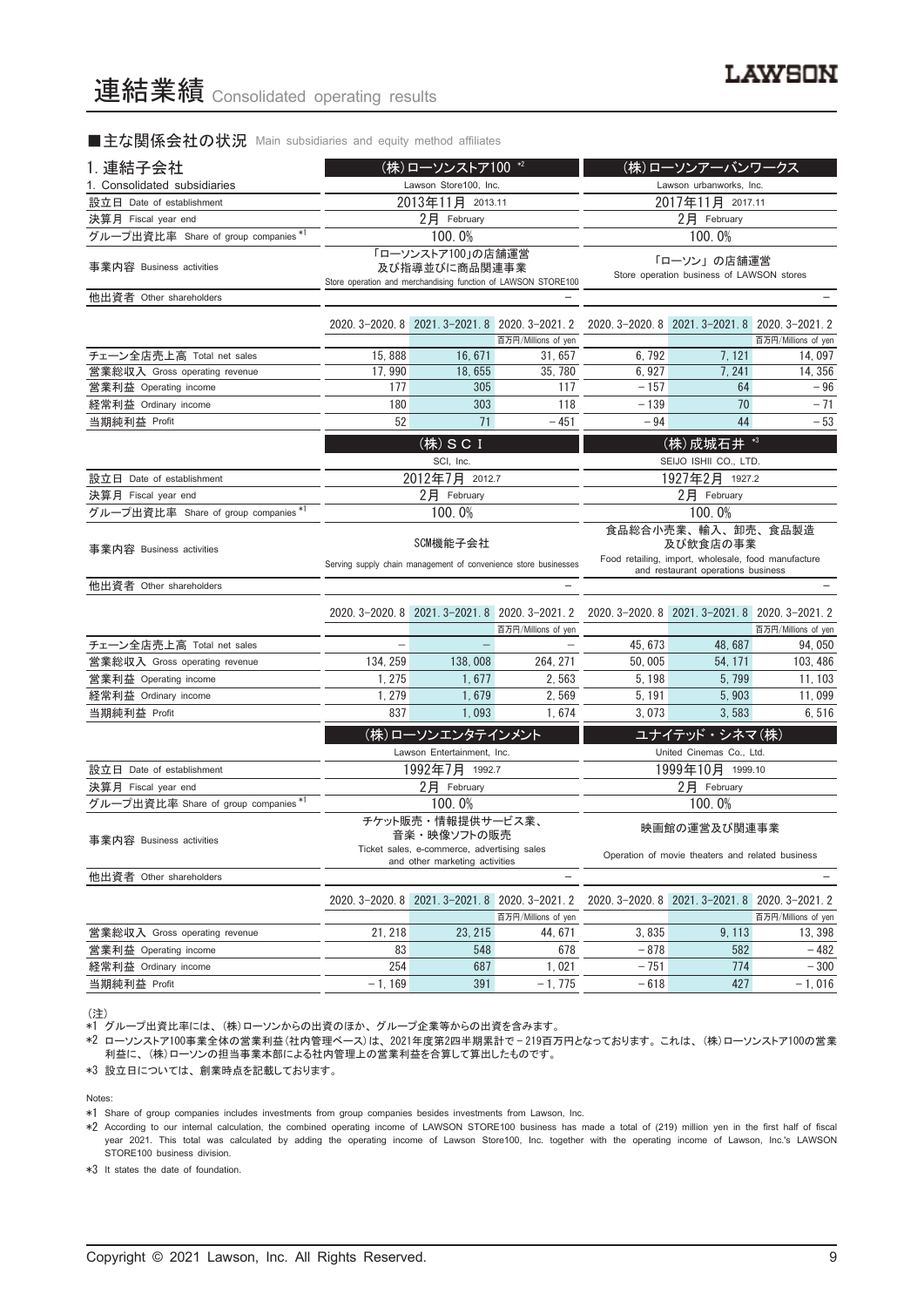#### ■主な関係会社の状況 Main subsidiaries and equity method affiliates

|                                     | $*2, *4$<br>上海羅森便利有限公司                                                                                                                                    |                                                                                           |                                                  | $^{*4}$<br>重慶羅森便利店有限公司                                                                                       |                                                                       |                     |  |
|-------------------------------------|-----------------------------------------------------------------------------------------------------------------------------------------------------------|-------------------------------------------------------------------------------------------|--------------------------------------------------|--------------------------------------------------------------------------------------------------------------|-----------------------------------------------------------------------|---------------------|--|
|                                     |                                                                                                                                                           | Shanghai Lawson, Inc.                                                                     |                                                  | Chongqing Lawson, Inc.                                                                                       |                                                                       |                     |  |
| 設立日 Date of establishment           |                                                                                                                                                           | 1996年2月 1996.2                                                                            |                                                  | 2010年4月 2010.4                                                                                               |                                                                       |                     |  |
| 決算月 Fiscal year end                 |                                                                                                                                                           | 12月 December                                                                              |                                                  |                                                                                                              | 12月 December                                                          |                     |  |
| グループ出資比率 Share of group companies*1 |                                                                                                                                                           | 100.0%                                                                                    |                                                  |                                                                                                              | 100.0%                                                                |                     |  |
| 事業内容 Business activities            |                                                                                                                                                           | 中国上海市及びその周辺における<br>コンビニエンスストア事業                                                           |                                                  | 中国重慶市におけるコンビニエンスストア事業                                                                                        |                                                                       |                     |  |
|                                     |                                                                                                                                                           | Lawson's chain-store development and operation<br>in Shanghai and surrounding area, China |                                                  |                                                                                                              | Lawson's chain-store development and operation<br>in Chongqing, China |                     |  |
| 他出資者 Other shareholders             |                                                                                                                                                           |                                                                                           |                                                  |                                                                                                              |                                                                       |                     |  |
|                                     |                                                                                                                                                           |                                                                                           |                                                  | 2020.1-2020.6 2021.1-2021.6 2020.1-2020.12 2020.1-2020.6 2021.1-2021.6 2020.1-2020.12                        |                                                                       |                     |  |
|                                     |                                                                                                                                                           |                                                                                           | 百万円/Millions of yen                              |                                                                                                              |                                                                       | 百万円/Millions of yen |  |
| チェーン全店売上高 Total net sales           | 22, 157                                                                                                                                                   | 37,832                                                                                    | 56, 739                                          | 2,936                                                                                                        | 6,380                                                                 | 8, 200              |  |
| 営業総収入 Gross operating revenue       | 14, 475                                                                                                                                                   | 23, 150                                                                                   | 38, 385                                          | 1, 219                                                                                                       | 1,897                                                                 | 3,052               |  |
| 営業利益 Operating income               | $-1, 181$                                                                                                                                                 | 576                                                                                       | 541                                              | $-52$                                                                                                        | 209                                                                   | 83                  |  |
| 経常利益 Ordinary income                | $-1,458$                                                                                                                                                  | 270                                                                                       | $-60$                                            | $-66$                                                                                                        | 186                                                                   | 60                  |  |
| 当期純利益 Profit                        | $-1,769$                                                                                                                                                  | 182                                                                                       | $-568$                                           | - 99                                                                                                         | 135                                                                   | 10                  |  |
|                                     |                                                                                                                                                           |                                                                                           |                                                  |                                                                                                              |                                                                       |                     |  |
|                                     |                                                                                                                                                           | 大連羅森便利店有限公司                                                                               | $*4$                                             |                                                                                                              | 羅森(北京)有限公司                                                            | $*3, *4$            |  |
|                                     |                                                                                                                                                           | Dalian Lawson, Inc.                                                                       |                                                  |                                                                                                              | Beijing Lawson, Inc.                                                  |                     |  |
| 設立日 Date of establishment           |                                                                                                                                                           | 2011年9月 2011.9                                                                            |                                                  | 2013年5月 2013.5                                                                                               |                                                                       |                     |  |
| 決算月 Fiscal year end                 |                                                                                                                                                           | 12月 December                                                                              |                                                  | 12月 December                                                                                                 |                                                                       |                     |  |
| グループ出資比率 Share of group companies*1 | 98.3%                                                                                                                                                     |                                                                                           |                                                  | 64.8%                                                                                                        |                                                                       |                     |  |
| 事業内容 Business activities            | 中国大連市におけるコンビニエンスストア事業<br>Lawson's chain-store development and operation in Dalian, China Lawson's chain-store development and operation in Beijing, China |                                                                                           |                                                  | 中国北京市におけるコンビニエンスストア事業                                                                                        |                                                                       |                     |  |
| 他出資者 Other shareholders             | 亜恵美食有限公司 Acasia Foods Co.,LTD.                                                                                                                            |                                                                                           | 1.7%                                             | 北京首農股份有限公司 Beijing Capital Agribusiness Co., Ltd. 35.2%                                                      |                                                                       |                     |  |
|                                     |                                                                                                                                                           |                                                                                           |                                                  | 2020.1-2020.6 2021.1-2021.6 2020.1-2020.12 2020.1-2020.6 2021.1-2021.6 2020.1-2020.12                        |                                                                       |                     |  |
|                                     |                                                                                                                                                           |                                                                                           | 百万円/Millions of yen                              |                                                                                                              |                                                                       | 百万円/Millions of yen |  |
| チェーン全店売上高 Total net sales           | 3, 357                                                                                                                                                    | 4,988                                                                                     | 8,095                                            | 3, 314                                                                                                       | 6,531                                                                 | 8,943               |  |
| 営業総収入 Gross operating revenue       | 1,726                                                                                                                                                     | 2, 267                                                                                    | 4,065                                            | 2, 432                                                                                                       | 3,748                                                                 | 6, 107              |  |
| 営業利益 Operating income               | $-18$                                                                                                                                                     | 134                                                                                       | 44                                               | $-56$                                                                                                        | 131                                                                   | 146                 |  |
| 経常利益 Ordinary income                | $-27$                                                                                                                                                     | 110                                                                                       | 6                                                | $-54$                                                                                                        | 116                                                                   | 149                 |  |
| 当期純利益 Profit                        | $-29$                                                                                                                                                     | 96                                                                                        | $-24$                                            | $-75$                                                                                                        | 94                                                                    | 94                  |  |
|                                     |                                                                                                                                                           | Saha Lawson Co., Ltd.                                                                     |                                                  |                                                                                                              | (株)ベストプラクティス                                                          |                     |  |
|                                     |                                                                                                                                                           |                                                                                           |                                                  |                                                                                                              | BestPractice, Inc.                                                    |                     |  |
| 設立日 Date of establishment           |                                                                                                                                                           | 2012年11月 2012.11                                                                          |                                                  |                                                                                                              | 2004年3月 2004.3                                                        |                     |  |
| 決算月 Fiscal year end                 |                                                                                                                                                           | 12月<br>December                                                                           |                                                  |                                                                                                              | 2月 February                                                           |                     |  |
| グループ出資比率 Share of group companies*1 |                                                                                                                                                           | 49.2%                                                                                     |                                                  |                                                                                                              | 100.0%                                                                |                     |  |
|                                     |                                                                                                                                                           | タイにおけるコンビニエンスストア事業                                                                        |                                                  |                                                                                                              | 店舗の経営の実態調査・分析業務                                                       |                     |  |
| 事業内容 Business activities            |                                                                                                                                                           |                                                                                           |                                                  | Operating stores "LAWSON 108" and "108SHOP" in Thailand On-site inspections and analysis of store management |                                                                       |                     |  |
| 他出資者 Other shareholders             | Saha Pathanapibul PLC.                                                                                                                                    |                                                                                           | 21.3%                                            |                                                                                                              |                                                                       |                     |  |
|                                     | Saha Pathana Interholding PLC.                                                                                                                            |                                                                                           | 9.0%                                             |                                                                                                              |                                                                       |                     |  |
|                                     | I.C.C International PLC.                                                                                                                                  |                                                                                           | 9.0%                                             |                                                                                                              |                                                                       |                     |  |
|                                     | Thai President Foods PLC.                                                                                                                                 |                                                                                           | 7.7%                                             |                                                                                                              |                                                                       |                     |  |
|                                     | Others                                                                                                                                                    |                                                                                           | 3.8%                                             |                                                                                                              |                                                                       |                     |  |
|                                     |                                                                                                                                                           |                                                                                           | 2020. 1-2020. 6 2021. 1-2021. 6 2020. 1-2020. 12 |                                                                                                              | 2020. 3-2020. 8 2021. 3-2021. 8 2020. 3-2021. 2                       |                     |  |
|                                     |                                                                                                                                                           |                                                                                           | 百万円/Millions of yen                              |                                                                                                              |                                                                       | 百万円/Millions of yen |  |
| チェーン全店売上高 Total net sales           | 3,916                                                                                                                                                     | 3,410                                                                                     | 7,856                                            |                                                                                                              |                                                                       |                     |  |
| 営業総収入 Gross operating revenue       | 4,556                                                                                                                                                     | 3,909                                                                                     | 9, 152                                           | 158                                                                                                          | 214                                                                   | 210                 |  |
| 営業利益 Operating income               | - 184                                                                                                                                                     | $-138$                                                                                    | $-165$                                           | $-214$                                                                                                       | $-140$                                                                | - 456               |  |
| 経常利益 Ordinary income                | - 193                                                                                                                                                     | $-141$                                                                                    | $-170$                                           | 195                                                                                                          | $-70$                                                                 | 405                 |  |
| 当期純利益 Profit                        | $-205$                                                                                                                                                    | $-135$                                                                                    | $-188$                                           | 66                                                                                                           | $-70$                                                                 | 131                 |  |
| (注)                                 |                                                                                                                                                           |                                                                                           |                                                  |                                                                                                              |                                                                       |                     |  |

(注) \*1 グループ出資比率には、 (株)ローソンからの出資のほか、 グループ企業等からの出資を含みます。

\*2 上表中の決算数値は、上海羅森便利有限公司に、中国上海市及びその周辺地域の上海楽松商貿有限公司、上海恭匯貿易有限公司、浙江羅森百貨有限公<br>- 司3社の経営成績を合算しております。<br>\*3 羅森(北京)有限公司の上表中の決算数値は、羅森(北京)有限公司に、北京羅松商貿有限公司の経営成績を合算しております。羅森(北京)有限公司は、<br>\*4 2020年10月30日に第三者割当増資を実行しております。<br>\*4 2020年度月前に反映して開示してお

Notes: \*1 Share of group companies includes investments from group companies besides investments from Lawson, Inc.

∗2 The operating result of Shanghai Lawson, Inc. includes a sum of operating results of 3 companies (Shanghai Le Song Trading Co., Ltd., Shang Hai Gong Hui<br>Trading Co., Ltd. and Zhejiang Lawson, Inc. located in Shanghai a

\*3 The operating result of Beijing Lawson, Inc. includes the operating result of BEIJING LUOSONG Co., Ltd. Beijing Lawson, Inc. executed a capital increase through

third-party allotment on October 30, 2020.<br>\*4 Up until fiscal year 2020, the impact of International Financial Reporting Standard 16 (IFRS 16) was recorded as an adjustment in the consolidated financial<br>statements, but sin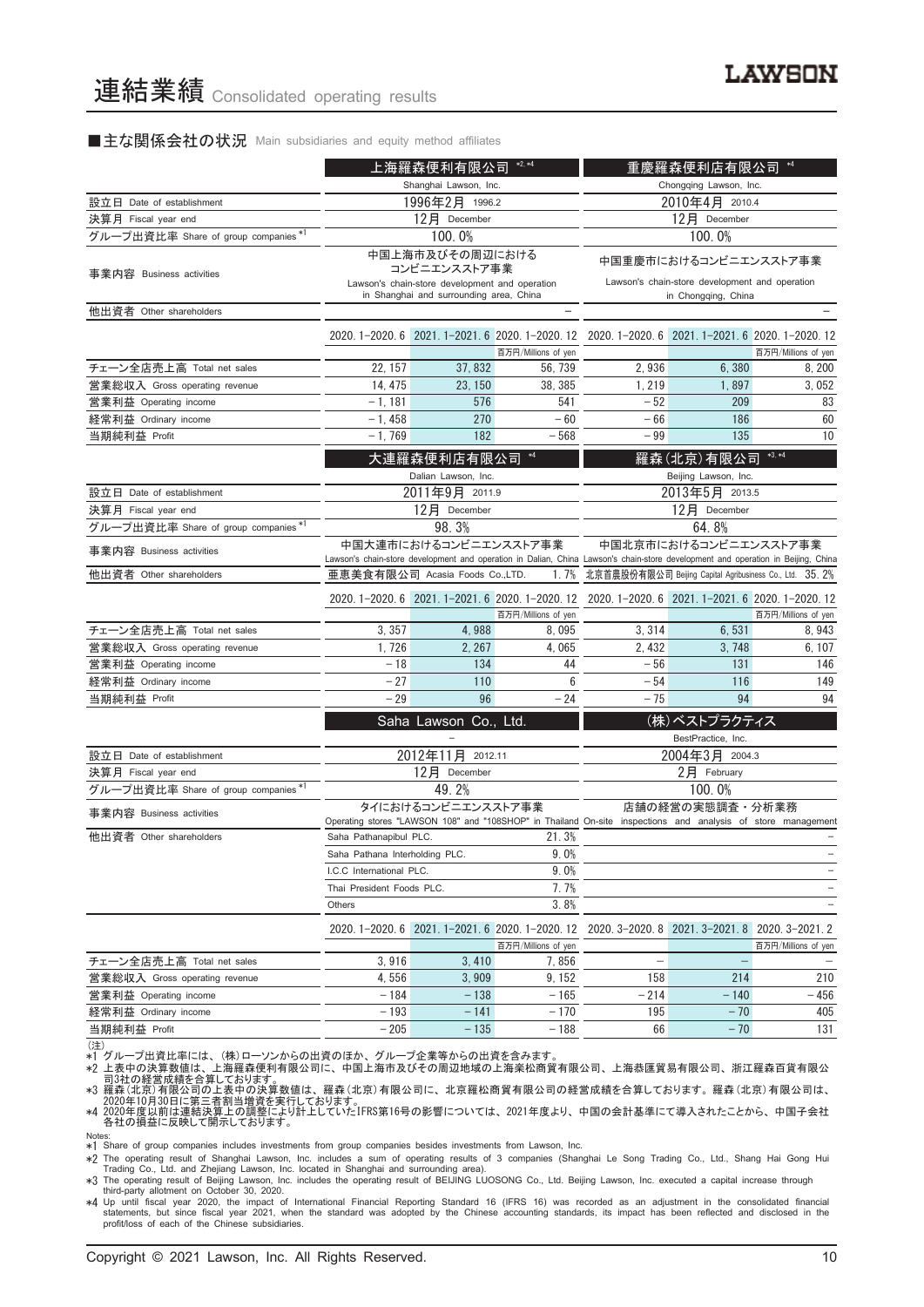■主な関係会社の状況 Main subsidiaries and equity method affiliates

| 2. 持分法適用関連会社                       |        | (株)ローソン高知                   |                                                           |                                                                                                                     | (株)ローソン南九州                |                     |
|------------------------------------|--------|-----------------------------|-----------------------------------------------------------|---------------------------------------------------------------------------------------------------------------------|---------------------------|---------------------|
| 2. Equity method affiliates        |        | Lawson Kochi, Inc.          |                                                           |                                                                                                                     | Lawson Minamikyushu, Inc. |                     |
|                                    |        |                             |                                                           |                                                                                                                     |                           |                     |
| 設立日 Date of establishment          |        | 2015年4月 2015.4              |                                                           |                                                                                                                     | 2013年5月 2013.5            |                     |
| 決算月 Fiscal year end                |        | $2$ 月 February              |                                                           |                                                                                                                     | $2$ 月 February            |                     |
| グループ出資比率 Share of group companies* |        | 49.0%                       |                                                           |                                                                                                                     | 49.0%                     |                     |
| 事業内容 Business activities           |        | 高知県におけるコンビニエンスストア事業         |                                                           | Lawson's chain-store development and operation in Kochi Lawson's chain-store development and operation in Kagoshima | 鹿児島県におけるコンビニエンスストア事業      |                     |
| 他出資者 Other shareholders            |        |                             |                                                           | 株式会社サニーマート SUNNY MART Co., Ltd. 51.0% 南国殖産株式会社 Nangoku Corporation Co., Ltd. 51.0%                                  |                           |                     |
|                                    |        |                             |                                                           | 2020. 3-2020. 8 2021. 3-2021. 8 2020. 3-2021. 2 2020. 3-2020. 8 2021. 3-2021. 8 2020. 3-2021. 2                     |                           |                     |
|                                    |        |                             | 百万円/Millions of yen                                       |                                                                                                                     |                           | 百万円/Millions of yen |
| 営業総収入 Gross operating revenue      | 2, 152 | 2, 125                      | 4, 251                                                    | 2, 140                                                                                                              | 2, 122                    | 4, 255              |
| 営業利益 Operating income              | 272    | 241                         | 400                                                       | 44                                                                                                                  | 37                        | 75                  |
| 経常利益 Ordinary income               | 274    | 242                         | 405                                                       | 46                                                                                                                  | 42                        | 87                  |
| 当期純利益 Profit                       | 184    | 158                         | 271                                                       | 15                                                                                                                  | 34                        | 26                  |
|                                    |        | (株)ローソン沖縄                   |                                                           |                                                                                                                     |                           |                     |
|                                    |        | Lawson Okinawa, Inc.        |                                                           |                                                                                                                     |                           |                     |
| 設立日 Date of establishment          |        | 2009年10月 2009.10            |                                                           |                                                                                                                     |                           |                     |
| 決算月 Fiscal year end                |        | $2$ $\overline{P}$ February |                                                           |                                                                                                                     |                           |                     |
| グループ出資比率 Share of group companies* |        | 49.0%                       |                                                           |                                                                                                                     |                           |                     |
| 事業内容 Business activities           |        | 沖縄県におけるコンビニエンスストア事業         |                                                           |                                                                                                                     |                           |                     |
|                                    |        |                             | Lawson's chain-store development and operation in Okinawa |                                                                                                                     |                           |                     |

| 他出資者 Other shareholders       | 株式会社サンエー SAN-A CO., LTD. | 51.0%                                           |                     |
|-------------------------------|--------------------------|-------------------------------------------------|---------------------|
|                               |                          | 2020. 3-2020. 8 2021. 3-2021. 8 2020. 3-2021. 2 |                     |
|                               |                          |                                                 | 百万円/Millions of yen |
| 営業総収入 Gross operating revenue | 3.637                    | 3.473                                           | 7.130               |
| 営業利益 Operating income         | 500                      | 371                                             | 913                 |
| 経常利益 Ordinary income          | 503                      | 368                                             | 911                 |
| 当期純利益 Profit                  | 275                      | 235                                             | 514                 |

(注)

\* グループ出資比率には、 (株)ローソンからの出資のほか、 グループ企業等からの出資を含みます。

Note:

\* Share of group companies includes investments from group companies besides investments from Lawson, Inc.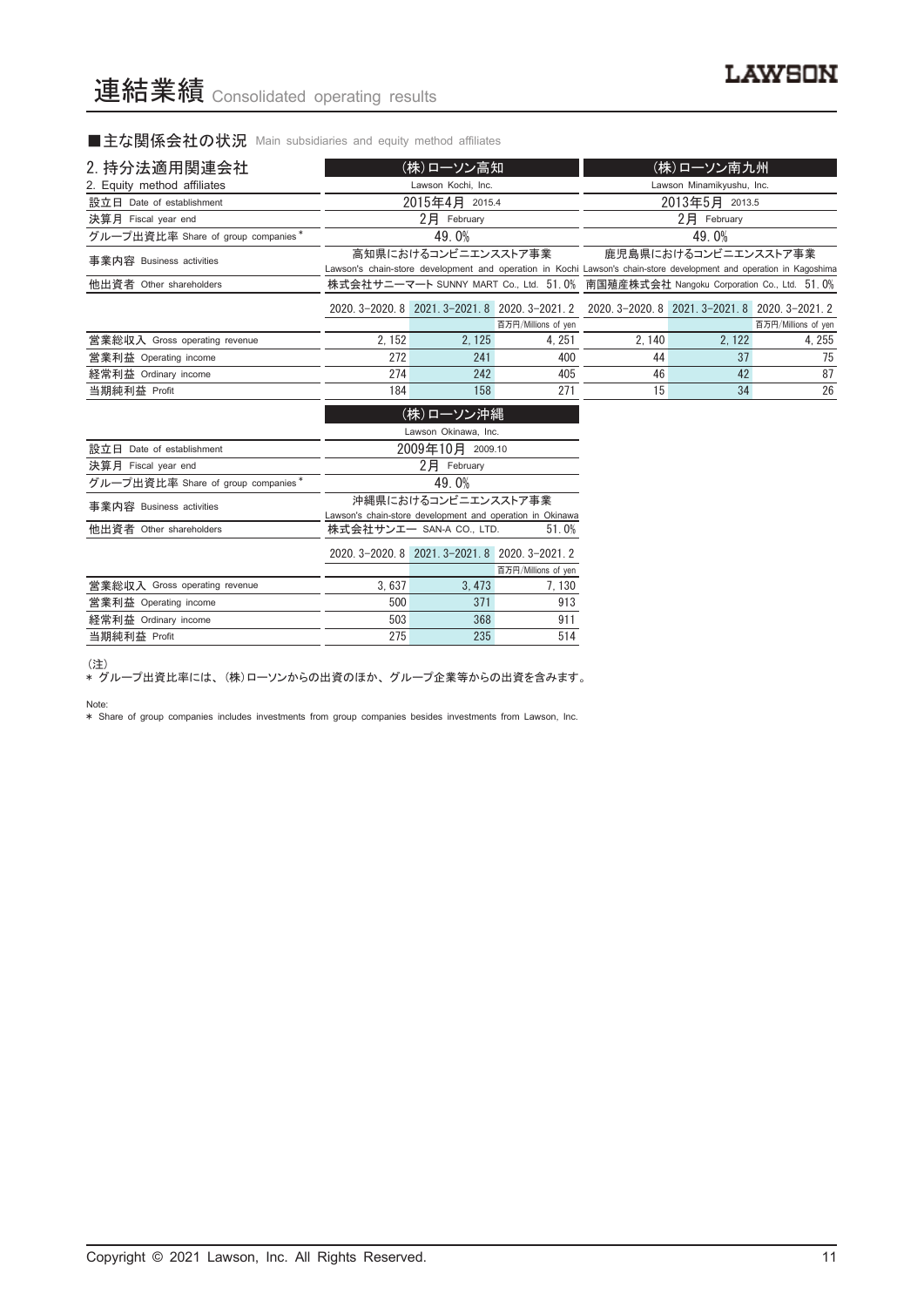#### ■主な業績と予想 Results and forecasts for major financial indicators

|                                                                                                           |                                    | 2020年度/FY2020 |                                        |                  | 2021年度/FY2021                      |        |                                                     |                   |
|-----------------------------------------------------------------------------------------------------------|------------------------------------|---------------|----------------------------------------|------------------|------------------------------------|--------|-----------------------------------------------------|-------------------|
|                                                                                                           | 第2四半期/1H<br>$2020.3.1 - 2020.8.31$ |               | 通期/Full year<br>$2020.3.1 - 2021.2.28$ |                  | 第2四半期/1H<br>$2021.3.1 - 2021.8.31$ |        | 通期計画/Full year (Forecast)<br>$2021.3.1 - 2022.2.28$ |                   |
|                                                                                                           | 金額/Amount 前年比/YoY                  |               | 金額/Amount 前年比/YoY                      |                  | 金額/Amount 前年比/YoY                  |        |                                                     | 金額/Amount 前年比/YoY |
| チェーン全店売上高 (百万円)<br>Net sales of all convenience stores (millions of yen)                                  | 1,091,898                          | 92.8%         | 2, 165, 818                            | 94.3%            | 1, 119, 225                        | 102.5% | 2, 260, 000                                         | 104.3%            |
| 加盟店売上高(百万円)<br>Net sales of franchised stores (millions of yen)                                           | 1, 074, 844                        |               | 93. 3% 2. 132, 618                     | 94.8%            | 1, 103, 832                        | 102.7% |                                                     |                   |
| 直営店売上高(百万円)<br>Net sales of company-operated stores (millions of yen)                                     | 17,054                             | 68.1%         | 33, 200                                | 69.6%            | 15, 392                            | 90.3%  |                                                     |                   |
| 営業総収入 (百万円) *1<br>Gross operating revenue (millions of yen)                                               | 179,027                            | 89.1%         | 354, 825                               | 90.8%            | 180, 482                           | 100.8% | 364,000                                             | 102.6%            |
| 営業総利益 (百万円)<br>Operating gross profit (millions of yen)                                                   | 166, 578                           | 91.2%         | 330, 600                               | 92.8%            | 169, 260                           | 101.6% |                                                     |                   |
| (対チェーン全店売上高比)<br>(Operating gross profit on Net sales of all convenience stores)                          | 15.3%                              |               | 15.3%                                  |                  | 15.1%                              |        |                                                     |                   |
| 販売費及び一般管理費(百万円)<br>Selling, general and administrative expenses (millions of yen)                         | 154, 070                           | 99.1%         | 304, 449                               | 97.7%            | 152, 766                           | 99.2%  |                                                     |                   |
| (対チェーン全店売上高比)<br>(Selling, general and administrative expenses on Net<br>sales of all convenience stores) | 14.1%                              |               | 14.1%                                  |                  | 13.6%                              |        |                                                     |                   |
| 営業利益 (百万円) Operating income (millions of yen)                                                             | 12.508                             | 45.9%         | 26.150                                 | 58.5%            | 16, 493                            | 131.9% | 29.000                                              | 110.9%            |
| (対チェーン全店売上高比)<br>(Operating income on Net sales of all convenience stores)                                | 1.1%                               |               | 1.2%                                   |                  | 1.5%                               |        |                                                     |                   |
| 経常利益 (百万円) Ordinary income (millions of yen)                                                              | 21, 357                            | 66.1%         | 33, 700                                | 73.3%            | 25,900                             | 121.3% | 35,000                                              | 103.9%            |
| 四半期(当期)純利益 (百万円) Profit (millions of yen)                                                                 | 14,691                             | 69.5%         | 15, 894                                | 102.6%           | 19,824                             | 134.9% | 12,000                                              | 75.5%             |
| 1株当たり四半期 (当期) 純利益 (円)<br>Profit per share (yen)                                                           |                                    | 146.81        |                                        | 158.84<br>198.11 |                                    |        |                                                     | 119.91 $*2$       |
| 純資産 (百万円) Net assets (millions of yen)                                                                    |                                    | 244, 780      |                                        | 234, 977         | 247, 128                           |        |                                                     |                   |
| 総資産 (百万円) Total assets (millions of yen)                                                                  |                                    | 829, 223      |                                        | 839, 426         | 797, 871                           |        | $\equiv$                                            |                   |
| 1株当たり純資産 (円) Net assets per share (yen)                                                                   | 2.442.82                           |               | 2.344.86                               |                  | 2.465.84                           |        | $\equiv$                                            |                   |
| 1株当たり配当額(円) Cash dividends per share (yen)                                                                |                                    | 75.00         |                                        | 150.00           |                                    | 75.00  |                                                     |                   |
| 総資産四半期(当期)純利益率 ROA                                                                                        |                                    | 1.7%          |                                        | 1.9%             |                                    | 2.4%   | L.                                                  |                   |
| 自己資本四半期(当期) 純利益率 ROE                                                                                      |                                    | 6.1%          |                                        | 6.8%             |                                    | 8.2%   | $\equiv$                                            |                   |
| 流動比率 Current ratio                                                                                        |                                    | 48.3%         |                                        | 54.4%            |                                    | 53.2%  |                                                     |                   |
| 固定比率 Fixed ratio                                                                                          |                                    | 268.3%        |                                        | 268.6%           |                                    | 251.3% |                                                     |                   |
| 自己資本比率 Shareholders' equity ratio                                                                         |                                    | 29.5%         |                                        | 28.0%            |                                    | 30.9%  | $\equiv$                                            |                   |

(注)

\*1 営業総収入は直営店売上高、 加盟店からの収入等の合計です。

\*2 計画の1株当たり四半期(当期)純利益に関しては、 2021年8月31日現在の期末発行済株式数を用いて算出しております。

Notes:

\*1 The gross operating revenue is a sum of total sales of company-operated stores, income from franchised stores and others.

\*2 Forecasted profit per share is calculated based on the number of outstanding shares as of August 31, 2021.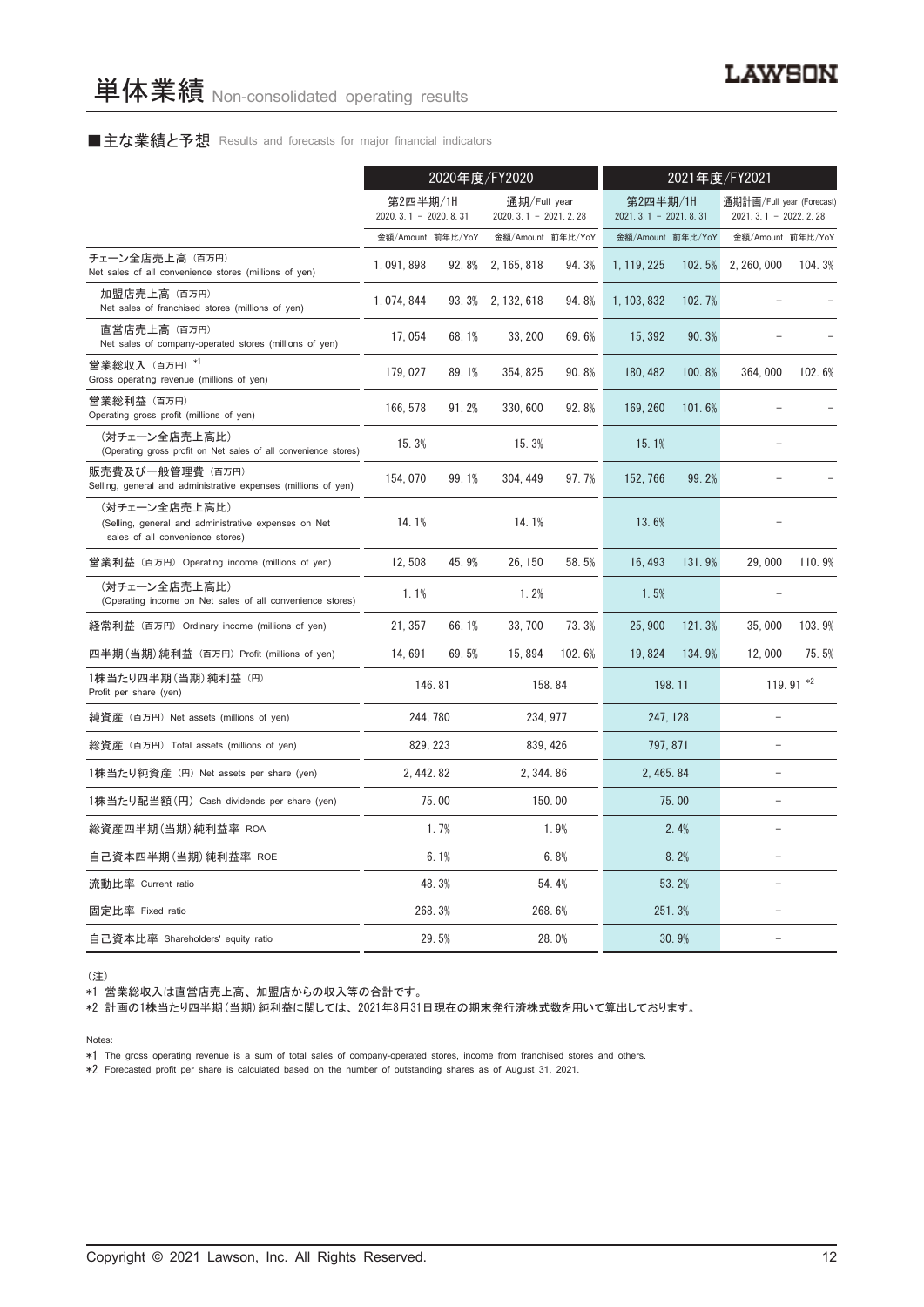#### ■損益計算書 Non-consolidated statement of income

|                                                            | 2020年度1H               |         | 2021年度1H               |         | 前年増減                |
|------------------------------------------------------------|------------------------|---------|------------------------|---------|---------------------|
|                                                            | $2020.3.1 - 2020.8.31$ |         | $2021.3.1 - 2021.8.31$ |         | Increase (Decrease) |
|                                                            | 百万円/Millions of yen    | 前年比/YoY | 百万円/Millions of yen    | 前年比/YoY | 百万円/Millions of yen |
| A. 営業総収入 Gross operating revenue<br>$B + E$                | 179, 027               | 89.1%   | 180, 482               | 100.8%  | 1, 454              |
| B. 売上高 Net sales                                           | 17,047                 | 68.1%   | 15, 374                | 90.2%   | $-1,673$            |
| C. 売上原価 Cost of sales                                      | 12.448                 | 68.7%   | 11.221                 | 90.1%   | $-1,226$            |
| D. 売上総利益 Gross profit<br>$B - C$                           | 4,598                  | 66.5%   | 4, 152                 | 90.3%   | $-446$              |
| E. 営業収入 Operating revenue<br>$F + G$                       | 161, 979               | 92.1%   | 165, 108               | 101.9%  | 3, 128              |
| F. 加盟店からの収入 Income from franchised stores                  | 145.229                | 92.8%   | 147.367                | 101.5%  | 2, 137              |
| G. その他の営業収入 Other operating revenue                        | 16, 750                | 86.8%   | 17, 740                | 105.9%  | 990                 |
| H. 営業総利益 Operating gross profit<br>$A - C = D + E$         | 166, 578               | 91.2%   | 169, 260               | 101.6%  | 2,681               |
| I. 販売費及び一般管理費 Selling, general and administrative expenses | 154, 070               | 99.1%   | 152, 766               | 99.2%   | $-1, 303$           |
| J. 営業利益 Operating income<br>$H - I$                        | 12.508                 | 45.9%   | 16, 493                | 131.9%  | 3,985               |
| 営業外収益 Non-operating income                                 | 11,988                 | 163.2%  | 11, 199                | 93.4%   | $-788$              |
| 営業外費用 Non-operating expenses                               | 3, 138                 | 136.5%  | 1,792                  | 57.1%   | $-1, 346$           |
| 経常利益 Ordinary income                                       | 21, 357                | 66.1%   | 25.900                 | 121.3%  | 4,543               |
| 特別利益 Extraordinary income                                  | 221                    | 135.6%  | 1.025                  | 462.7%  | 804                 |
| 特別損失 Extraordinary losses                                  | 4,586                  | 103.3%  | 1,892                  | 41.3%   | $-2,694$            |
| 税引前四半期純利益 Profit before income taxes                       | 16.992                 | 60.6%   | 25.034                 | 147.3%  | 8,041               |
| 法人税、住民税及び事業税 Income taxes - current                        | 426                    | 6.9%    | 3,595                  | 843.3%  | 3, 169              |
| 法人税等調整額 Income taxes - deferred                            | 1,874                  | 248.4%  | 1,613                  | 86.1%   | $-261$              |
| 四半期純利益 Profit                                              | 14,691                 | 69.5%   | 19,824                 | 134.9%  | 5, 133              |

■販売費及び一般管理費の主な明細 Selling, general and administrative expenses \*

|                                                          | 2020年度1H            |                        | 2021年度1H            |                        | 前年増減                |
|----------------------------------------------------------|---------------------|------------------------|---------------------|------------------------|---------------------|
|                                                          |                     | $2020.3.1 - 2020.8.31$ |                     | $2021.3.1 - 2021.8.31$ |                     |
|                                                          | 百万円/Millions of yen | 前年比/YoY                | 百万円/Millions of yen | 前年比/YoY                | 百万円/Millions of yen |
| 地代家賃 Rents                                               | 58,009              | 99.5%                  | 58.394              | 100.7%                 | 385                 |
| 人件費 Personnel expenses                                   | 22.713              | 97.0%                  | 22.368              | 98.5%                  | $-344$              |
| 有形固定資産減価償却費 Depreciation of property and store equipment | 24.738              | 102.5%                 | 23, 817             | 96.3%                  | $-921$              |
| 広告宣伝費 Advertising expenses                               | 5.206               | 68.2%                  | 5, 123              | 98.4%                  | $-82$               |
| 販売手数料 Sales commission                                   | 8.520               | 88.5%                  | 9.307               | 109.2%                 | 786                 |
| その他 Other                                                | 34.883              | 108.0%                 | 33.755              | 96.8%                  | $-1, 127$           |
| 合計 Total                                                 | 154, 070            | 99.1%                  | 152.766             | 99.2%                  | $-1.303$            |

(注)

\* ITコスト(社内管理ベース)は、 2021年度第2四半期累計で53億円になります。 なお、 ITコストは 「有形固定資産減価償却費」 及び 「その他」 に計 上しています。

Notes:

\* According to our internal calculation, IT-related expenses for the first half of fiscal year 2021 stood at 5.3 billions of yen. These IT-related expenses are recorded under "Depreciation of property and store equipment" and "Other."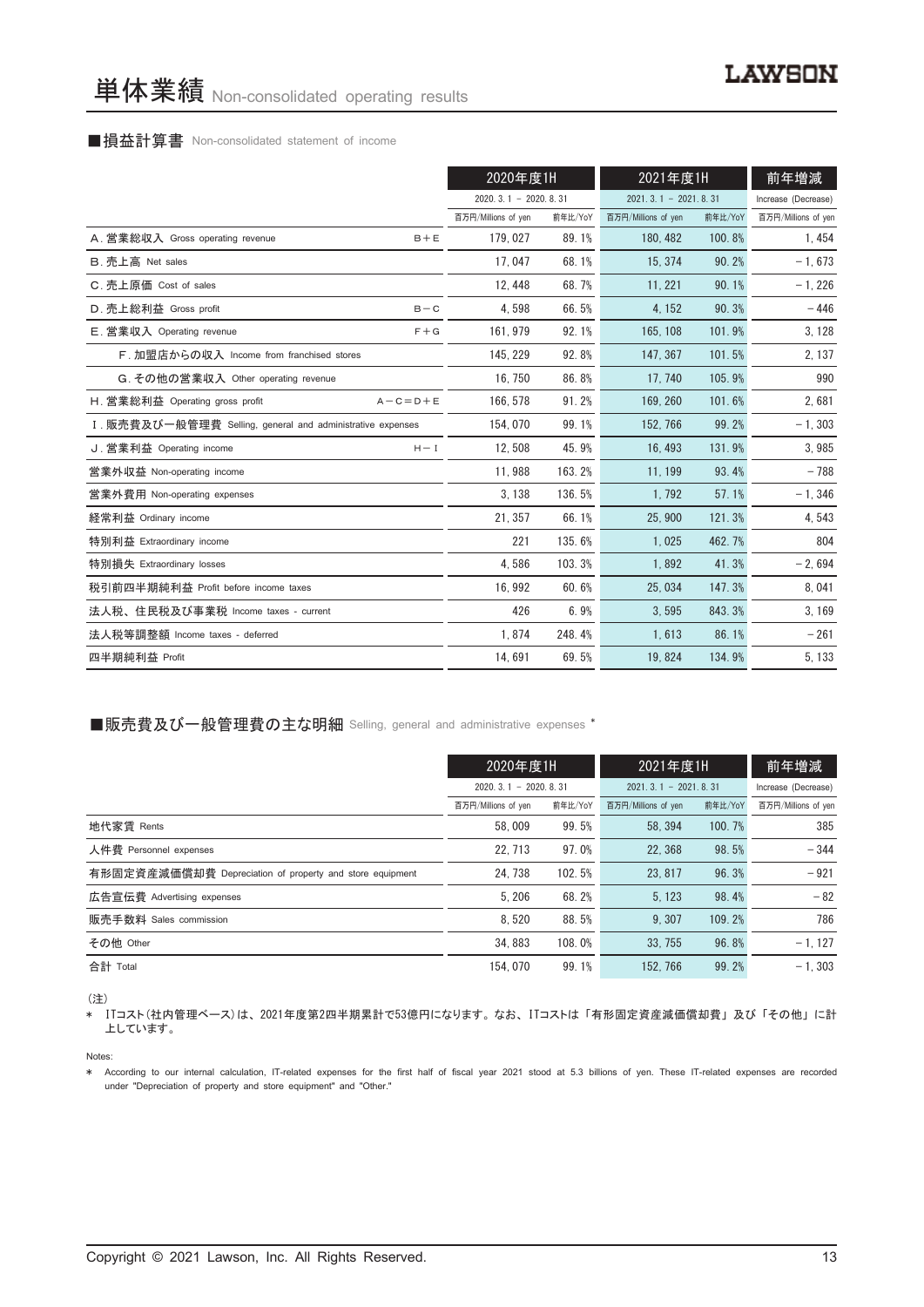#### ■投融資の状況 Capital expenditure

|                                                                | 2020年度1H               | 2021年度1H               | 前年増減                | 2021年度計画                             |
|----------------------------------------------------------------|------------------------|------------------------|---------------------|--------------------------------------|
|                                                                | $2020.3.1 - 2020.8.31$ | $2021.3.1 - 2021.8.31$ | Increase (Decrease) | Forecasts / 2021. 3. 1 - 2022. 2. 28 |
|                                                                | 百万円/Millions of yen    | 百万円/Millions of yen    | 百万円/Millions of yen | 百万円/Millions of yen                  |
| 新店投資 New store investments                                     | 4,827                  | 7,319                  | 2,492               | 12,000                               |
| 既存店投資<br>Existing store investments                            | 3,584                  | 4,947                  | 1,363               | 21,000                               |
| システム関連投資<br>IT-related investments                             | 2,834                  | 2,868                  | 34                  | 10,000                               |
| その他 Other                                                      | 43                     | 202                    | 158                 |                                      |
| 投資小計 Subtotal                                                  | 11, 290                | 15, 338                | 4,048               | 43,000                               |
| 出資・融資<br>Investments and advances                              | 7, 130                 | $-6, 302$              | $-13, 433$          | $-7,000$                             |
| リース Leases*                                                    | 11, 781                | 13, 746                | 1,964               | 57,000                               |
| 合計 Total                                                       | 30, 202                | 22, 781                | $-7,420$            | 93,000                               |
| 有形固定資産減価償却費<br>Depreciation of property and store<br>equipment | 24, 738                | 23, 817                | $-921$              | 48, 200                              |
| 無形固定資産償却費<br>Amortization of intangible assets                 | 5,650                  | 4,926                  | $-724$              | 10,600                               |
| 減価償却費合計<br>Total depreciation and amortization                 | 30, 389                | 28, 743                | $-1,645$            | 58,800                               |

<sup>(</sup>注)

、----<br>\* リース債務の返済による支出は、2020年度第2四半期累計期間は20,807百万円、2021年度第2四半期累計期間は18,931百万円です。

Notes:

\* The amount of repayments of lease obligations is 20,807 millions of yen in the first half of fiscal year 2020 and 18,931 millions of yen in the first half of fiscal year 2021.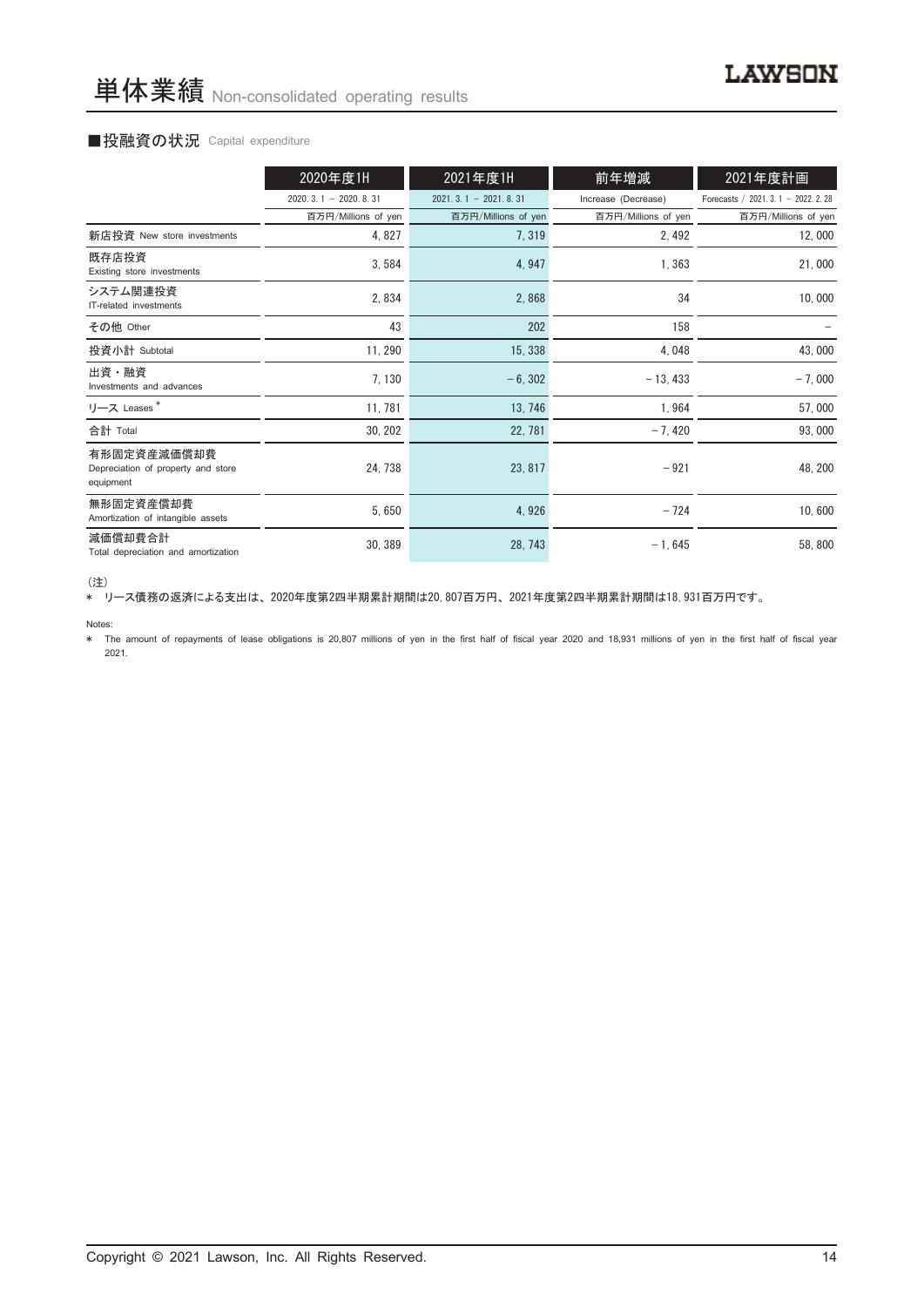### ■貸借対照表 Non-consolidated balance sheet

|                                                                            | 2020年度<br>(2021年2月28日現在) | 2021年度第2四半期<br>(2021年8月31日現在) | 2020年度末からの増減                       |
|----------------------------------------------------------------------------|--------------------------|-------------------------------|------------------------------------|
|                                                                            | FY2020 (As of 2021.2.28) | FY2021 (As of 2021.8.31)      | Increase (Decrease) from 2021.2.28 |
| [資産の部 Assets]                                                              | 百万円/Millions of yen      | 百万円/Millions of yen           | 百万円/Millions of yen                |
| 流動資産 Current assets                                                        | 209, 085                 | 177, 661                      | $-31,424$                          |
| 現金及び預金 Cash and deposits                                                   | 38, 022                  | 5,649                         | $-32, 373$                         |
| 加盟店貸勘定 Accounts receivable - due from franchised stores                    | 46, 057                  | 45, 028                       | $-1,029$                           |
| リース債権 Lease receivables                                                    | 16.621                   | 15, 684                       | $-937$                             |
| 商品 Merchandise                                                             | 1,062                    | 1,027                         | $-35$                              |
| 前払費用 Prepaid expenses                                                      | 17,897                   | 15, 717                       | $-2,180$                           |
| 未収入金 Accounts receivable - other                                           | 79, 468                  | 85, 595                       | 6, 127                             |
| その他 Other                                                                  | 9,954                    | 8,958                         | - 995                              |
| 固定資産 Non-current assets                                                    | 630, 340                 | 620, 209                      | $-10, 130$                         |
| 有形固定資産 Property and store equipment                                        | 316, 157                 | 316, 491                      | 334                                |
| ・建物 Buildings                                                              | 154, 345                 | 156, 805                      | 2, 460                             |
| ・構築物 Structures                                                            | 27, 486                  | 26, 649                       | $-837$                             |
| ・工具、器具及び備品 Tools, furniture and fixtures                                   | 10, 182                  | 9,827                         | - 355                              |
| ・土地 Land                                                                   | 8,422                    | 8,511                         | 88                                 |
| • リース資産 Leased assets                                                      | 114, 673                 | 113, 614                      | $-1,058$                           |
| ・建設仮勘定 Construction in progress                                            | 1.047                    | 1,083                         | 36                                 |
| 無形固定資産 Intangible assets                                                   | 36, 151                  | 33, 932                       | $-2, 219$                          |
| ・ソフトウエア Software                                                           | 24, 106                  | 22, 831                       | $-1, 275$                          |
| ・のれん Goodwill                                                              | 11, 475                  | 10, 544                       | $-930$                             |
| ・その他 Other                                                                 | 568                      | 556                           | $-12$                              |
| 投資その他の資産 Investments and other assets                                      | 278, 031                 | 269, 785                      | $-8, 245$                          |
| ・投資有価証券 Investments securities                                             | 8, 367                   | 2,849                         | $-5, 517$                          |
| ・関係会社株式 Shares of subsidiaries and associates                              | 64, 658                  | 64, 658                       | 0                                  |
| ・関係会社出資金<br>Investments in capital of subsidiaries and associates          | 29, 832                  | 29, 832                       |                                    |
| ・長期貸付金 Long-term loans receivable                                          | 39, 966                  | 38, 908                       | $-1,058$                           |
| ・関係会社長期貸付金<br>Long-term loans receivable from subsidiaries and associates  | 494                      | 488                           | $-5$                               |
| ・長期前払費用 Long-term prepaid expenses                                         | 13, 575                  | 13, 303                       | $-271$                             |
| ・差入保証金 Guarantee deposits                                                  | 88, 914                  | 88, 997                       | 82                                 |
| ・繰延税金資産 Deferred tax assets                                                | 32, 344                  | 30, 828                       | $-1, 515$                          |
| ・その他 Other                                                                 | 531                      | 596                           | 65                                 |
| ・貸倒引当金 Allowance for doubtful accounts                                     | $-653$                   | $-678$                        | $-25$                              |
| 資産合計 Total assets                                                          | 839, 426                 | 797, 871                      | $-41,554$                          |
| 有形固定資産の減価償却累計額<br>Accumulated depreciation of property and store equipment | 320, 318                 | 328, 054                      | 7,735                              |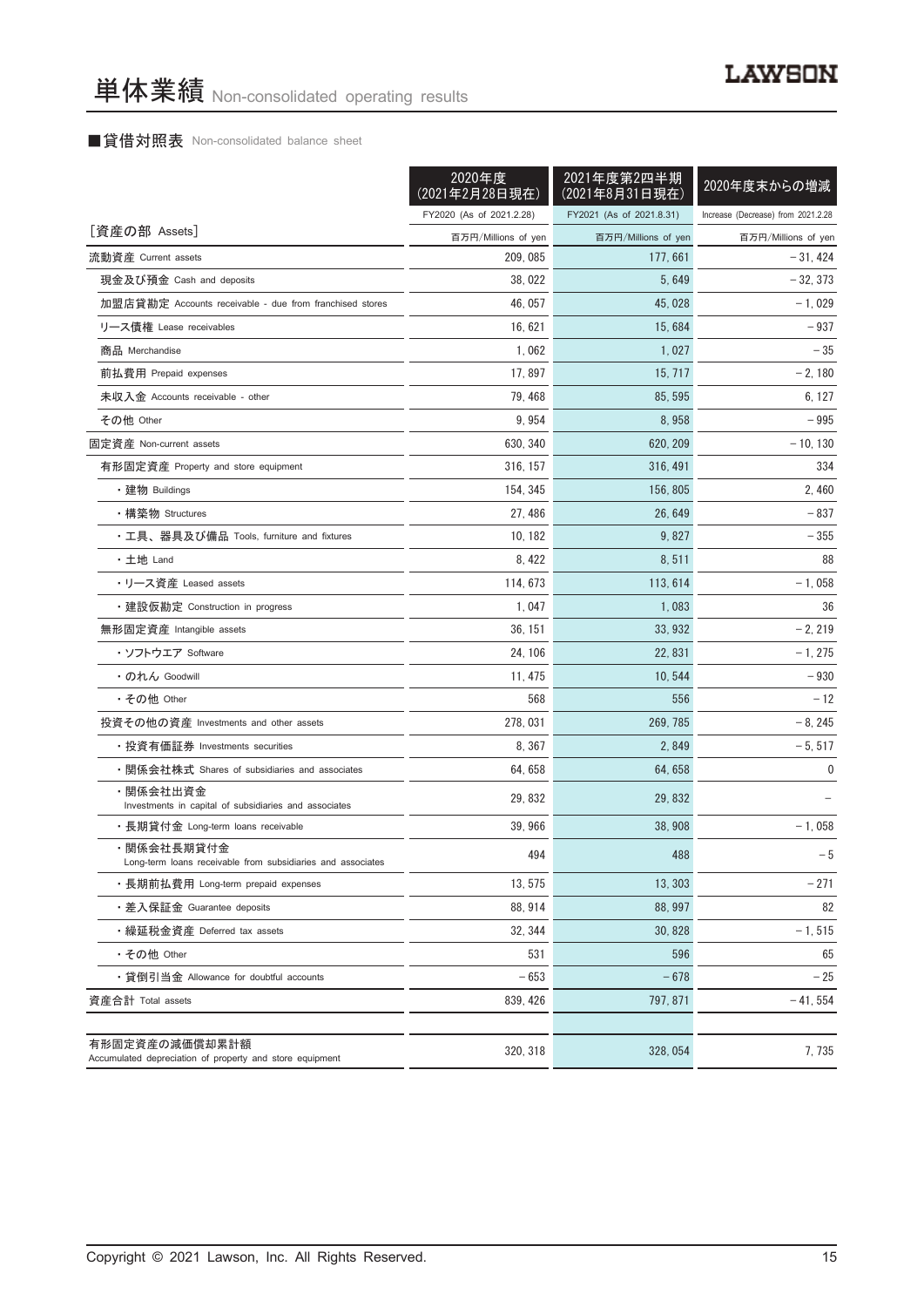#### ■貸借対照表 Non-consolidated balance sheet

|                                                                       | 2020年度<br>(2021年2月28日現在) | 2021年度第2四半期<br>(2021年8月31日現在) | 2020年度末からの増減                       |
|-----------------------------------------------------------------------|--------------------------|-------------------------------|------------------------------------|
|                                                                       | FY2020 (As of 2021.2.28) | FY2021 (As of 2021.8.31)      | Increase (Decrease) from 2021.2.28 |
| [負債の部 Liabilities]                                                    | 百万円/Millions of yen      | 百万円/Millions of yen           | 百万円/Millions of yen                |
| 流動負債 Current liabilities                                              | 384, 184                 | 334, 068                      | $-50.115$                          |
| 買掛金 Accounts payable - trade                                          | 106, 756                 | 116, 969                      | 10, 213                            |
| 短期借入金 Short-term loans payable                                        | 38,070                   | 2, 420                        | $-35,650$                          |
| 関係会社短期借入金<br>Short-term loans payable to subsidiaries and associates  | 35,050                   | 34, 420                       | $-630$                             |
| リース債務 Lease obligations                                               | 35, 564                  | 35, 826                       | 261                                |
| 未払金 Accounts payable - other                                          | 21, 581                  | 21, 643                       | 62                                 |
| 未払法人税等 Income taxes payable                                           | 1,985                    | 4,990                         | 3,005                              |
| 未払費用 Accrued expenses                                                 | 2, 371                   | 2,426                         | 54                                 |
| 預り金 Deposits received                                                 | 132, 989                 | 107, 205                      | $-25,783$                          |
| 賞与引当金 Provision for bonuses                                           | 2,942                    | 3, 342                        | 400                                |
| その他 Other                                                             | 6,873                    | 4,824                         | $-2,048$                           |
| 固定負債 Non-current liabilities                                          | 220, 264                 | 216, 674                      | $-3,590$                           |
| 長期借入金 Long-term loans payable                                         | 50,000                   | 50,000                        |                                    |
| リース債務 Lease obligations                                               | 105, 735                 | 101, 799                      | $-3,936$                           |
| 退職給付引当金 Provision for retirement benefits                             | 13, 553                  | 14,028                        | 475                                |
| 役員退職慰労引当金<br>Provision for retirement benefits to executive officers  | 200                      | 153                           | $-47$                              |
| 資産除去債務 Asset retirement obligations                                   | 31,803                   | 32, 306                       | 502                                |
| その他 Other                                                             | 18, 971                  | 18, 386                       | $-585$                             |
| 負債合計 Total liabilities                                                | 604, 449                 | 550, 743                      | $-53,705$                          |
| [純資産の部 Net assets]                                                    |                          |                               |                                    |
| 株主資本 Shareholders' equity                                             | 233, 069                 | 245, 407                      | 12, 338                            |
| 資本金 Capital stock                                                     | 58, 506                  | 58.506                        |                                    |
| 資本剰余金 Capital surplus                                                 | 47, 760                  | 47, 761                       | 0                                  |
| ・資本準備金 Legal capital surplus                                          | 47,696                   | 47,696                        |                                    |
| ・その他資本剰余金 Other capital surplus                                       | 64                       | 64                            | 0                                  |
| 利益剰余金 Retained earnings                                               | 127, 793                 | 140, 113                      | 12, 319                            |
| ・利益準備金 Legal retained earnings                                        | 727                      | 727                           |                                    |
| ・別途積立金 General reserve                                                | 50,000                   | 50,000                        |                                    |
| ・繰越利益剰余金 Retained earnings brought forward                            | 77,065                   | 89, 385                       | 12, 319                            |
| 自己株式 Treasury shares                                                  | $-991$                   | $-973$                        | 17                                 |
| 評価・換算差額等 Valuation and translation adjustments                        | 1,574                    | 1,352                         | $-221$                             |
| その他有価証券評価差額金<br>Valuation difference on available-for-sale securities | 1,782                    | 1.560                         | $-221$                             |
| 土地再評価差額金 Revaluation reserve for land                                 | $-207$                   | $-207$                        |                                    |
| 新株予約権 Subscription rights to shares                                   | 333                      | 368                           | 34                                 |
| 純資産合計 Net assets                                                      | 234, 977                 | 247, 128                      | 12, 151                            |
| 負債純資産合計 Liabilities and net assets                                    | 839, 426                 | 797, 871                      | $-41,554$                          |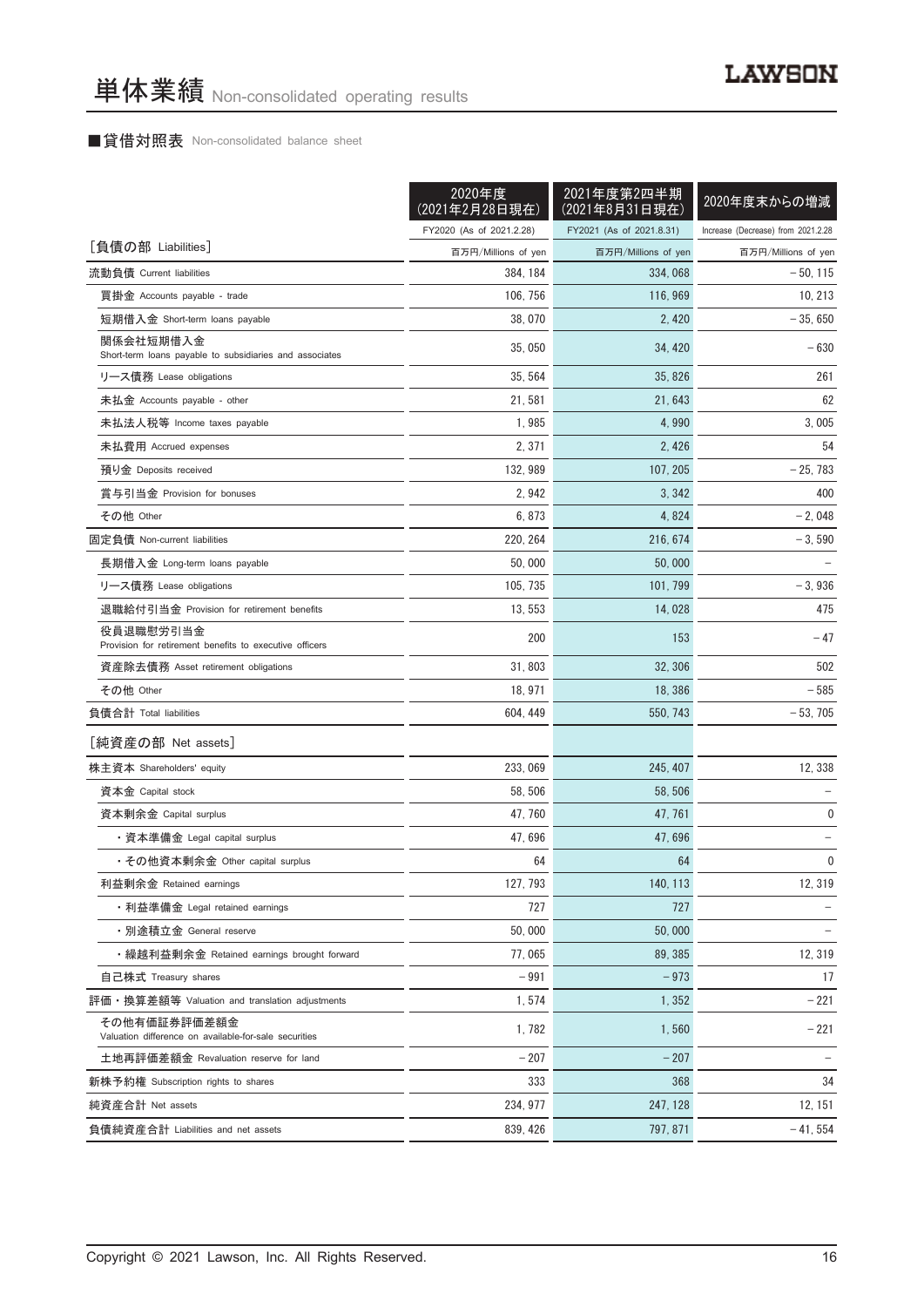#### ■国内コンビニエンスストアの店舗数の推移 Number of convenience stores in Japan \*1

|                                          | 2020年度1H/FY2020        |                     | 2021年度1H/FY2021        |                     | 2021年度計画/FY2021 (Forecast) |                     |
|------------------------------------------|------------------------|---------------------|------------------------|---------------------|----------------------------|---------------------|
|                                          | $2020.3.1 - 2020.8.31$ |                     | $2021.3.1 - 2021.8.31$ |                     | $2021.3.1 - 2022.2.28$     |                     |
| 単体 Non-consolidated                      |                        | 「ローソン」「ナチュラルローソン」のみ |                        | 「ローソン」「ナチュラルローソン」のみ |                            | 「ローソン」「ナチュラルローソン」のみ |
| 開店 Opening (店/Store)                     | 222                    | 220                 | 282                    | 280                 | 470                        | 465                 |
| 閉店 Closure (店/Store)                     | 173                    | 116                 | 116                    | 106                 | 340                        | 320                 |
| うち置換 (-) *2 Re-location (-)              | 23                     | 22                  | 29                     | 29                  |                            |                     |
| 純増減<br>Net Increase (Decrease) (店/Store) | 49                     | 104                 | 166                    | 174                 | 130                        | 145                 |
| 総店舗数 Total number of stores              | 13, 920                | 13, 233             | 14,059                 | 13,388              | 14,023                     | 13, 359             |
| グループ会社 Group company                     |                        |                     |                        |                     |                            |                     |
| 開店 Opening (店/Store)                     | 14                     |                     | 10                     |                     | 30                         |                     |
| 閉店 Closure (店/Store)                     |                        |                     |                        |                     | 10                         |                     |
| 純増減<br>Net Increase (Decrease) (店/Store) |                        |                     | 9                      |                     | 20                         |                     |
| 総店舗数 Total number of stores              | 580                    |                     | 592                    |                     | 603                        |                     |
| グループ計 Total                              |                        |                     |                        |                     |                            |                     |
| 開店 Opening (店/Store)                     | 236                    |                     | 292                    |                     | 500                        |                     |
| 閉店 Closure (店/Store)                     | 180                    |                     | 117                    |                     | 350                        |                     |
| 純増減<br>Net Increase (Decrease) (店/Store) | 56                     |                     | 175                    |                     | 150                        |                     |
| 総店舗数 Total number of stores              | 14,500                 |                     | 14,651                 |                     | 14,626                     |                     |

(注)

\*1 当社グループの運営するコンビニエンスストアの店舗数であり、 (株)ローソン高知、 (株)ローソン南九州、 (株)ローソン沖縄の運営する店舗数を含み ます。

\*2 立地の移転を行う為に閉鎖した店舗数です。

Notes:

\*1 The number of stores is a total number of stores operated by the Lawson group including the number of stores operated by Lawson Kochi, Inc., Lawson Minamikyushu, Inc. and Lawson Okinawa, Inc.

\*2 It states number of stores closed for relocation purpose.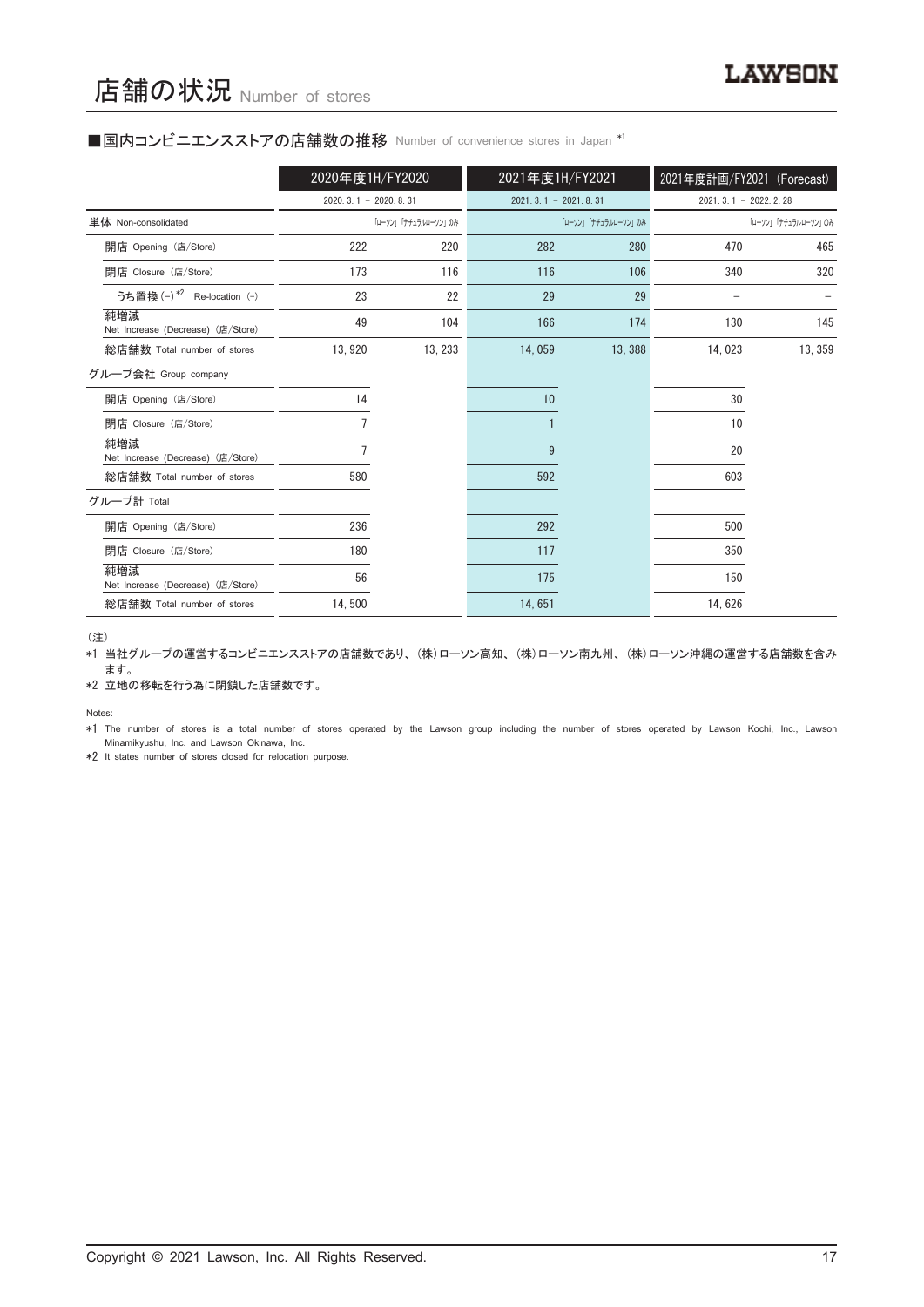## ■国内コンビニエンスストア店舗数 Number of convenience stores in Japan by store type

|                                                                     | 2020年8月        |           | 2021年2月        |                   | 2021年8月        |           | 期中増減店舗数                 |
|---------------------------------------------------------------------|----------------|-----------|----------------|-------------------|----------------|-----------|-------------------------|
|                                                                     | August, 2020   |           | February, 2021 |                   | August, 2021   |           | Net increase (Decrease) |
|                                                                     | 店/Store        | 構成比/Share |                | 店/Store 構成比/Share | 店/Store        | 構成比/Share | 店/Store                 |
| 株式会社ローソン Lawson, Inc.                                               |                |           |                |                   |                |           |                         |
| 直営店 Company-operated stores                                         |                |           |                |                   |                |           |                         |
| ローソン LAWSON                                                         | 248            | 1.7%      | 221            | 1.5%              | 220            | 1.5%      | $-1$                    |
| ナチュラルローソン NATURAL LAWSON                                            | 21             | 0.1%      | 18             | 0.1%              | 15             | 0.1%      | $-3$                    |
| 加盟店 Franchised stores                                               |                |           |                |                   |                |           |                         |
| Bタイプ Type B                                                         | 1.806          | 12.5%     | 1.786          | 12.3%             | 1.903          | 13.0%     | 117                     |
| Gタイプ Type G                                                         | 1.341          | 9.2%      | 1,320          | 9.1%              | 1.309          | 8.9%      | - 11                    |
| Cタイプ Type C                                                         | 9,692          | 66.8%     | 9.744          | 67.3%             | 9,819          | 67.0%     | 75                      |
| ナチュラルローソン NATURAL LAWSON                                            | 125            | 0.9%      | 125            | 0.9%              | 122            | 0.8%      | $-3$                    |
| ローソンストア100 LAWSON STORE100                                          | 687            | 4.7%      | 679            | 4.7%              | 671            | 4.6%      | $-8$                    |
| 小計 Subtotal                                                         | 13,920         | 96.0%     | 13,893         | 96.0%             | 14,059         | 96.0%     | 166                     |
| 株式会社ローソン高知 Lawson Kochi, Inc.                                       |                |           |                |                   |                |           |                         |
| 直営店 Company-operated stores                                         | 5              | 0.0%      | 4              | 0.0%              | 4              | 0.0%      |                         |
| 加盟店 Franchised stores                                               | 134            | 0.9%      | 135            | 0.9%              | 135            | 0.9%      |                         |
| 小計 Subtotal                                                         | 139            | 1.0%      | 139            | 1.0%              | 139            | 0.9%      |                         |
| 株式会社ローソン南九州 Lawson Minamikyushu, Inc.                               |                |           |                |                   |                |           |                         |
| 直営店 Company-operated stores                                         | $\overline{2}$ | 0.0%      | 2              | 0.0%              | $\overline{2}$ | 0.0%      |                         |
| 加盟店 Franchised stores                                               | 196            | 1.4%      | 197            | 1.4%              | 199            | 1.4%      | $\sqrt{2}$              |
| 小計 Subtotal                                                         | 198            | 1.4%      | 199            | 1.4%              | 201            | 1.4%      | $\overline{\mathbf{c}}$ |
| 株式会社ローソン沖縄 Lawson Okinawa, Inc.                                     |                |           |                |                   |                |           |                         |
| 直営店 Company-operated stores                                         | 5              | 0.0%      | 3              | 0.0%              | 3              | 0.0%      |                         |
| 加盟店 Franchised stores                                               | 238            | 1.6%      | 242            | 1.7%              | 249            | 1.7%      | 7                       |
| 小計 Subtotal                                                         | 243            | 1.7%      | 245            | 1.7%              | 252            | 1.7%      | $\overline{7}$          |
| 国内コンビニエンスストアグループ店舗数計<br>Total number of convenience stores in Japan | 14,500         | 100.0%    | 14, 476        | 100.0%            | 14,651         | 100.0%    | 175                     |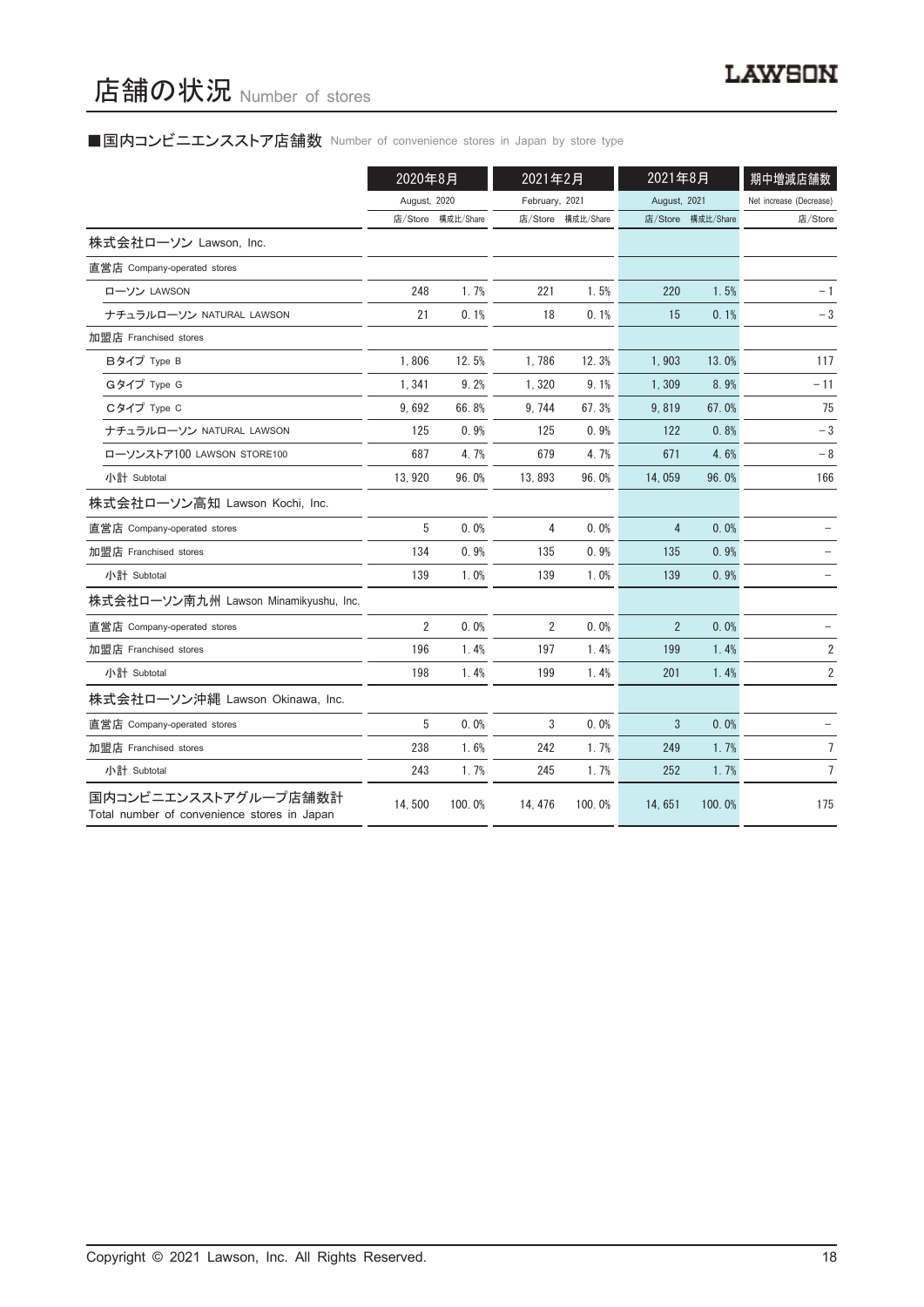#### ■都道府県別店舗分布状況 Number of convenience stores by region and prefecture

|                |              | 2021年2月 |                          |         | 2021年8月       |                          |         | 期中増減店舗数                  |                          |                         |
|----------------|--------------|---------|--------------------------|---------|---------------|--------------------------|---------|--------------------------|--------------------------|-------------------------|
|                |              |         | February, 2021           |         |               | August, 2021             |         |                          | Net increase (Decrease)  |                         |
|                |              | ローソン    | ローソンストア100               | 計       | ローソン*         | ローソンストア100               | 計       | ローソン                     | ローソンストア100               | 計                       |
|                |              | LAWSON  | LAWSON STORE100          | Total   | <b>LAWSON</b> | LAWSON STORE100          | Total   | LAWSON                   | LAWSON STORE100          | Total                   |
|                |              | 店/Store | 店/Store                  | 店/Store | 店/Store       | 店/Store                  | 店/Store | 店/Store                  | 店/Store                  | 店/Store                 |
| 北海道 Hokkaido   | 北海道 Hokkaido | 679     | $\overline{\phantom{a}}$ | 679     | 681           |                          | 681     | $\overline{2}$           | $\qquad \qquad -$        | $\sqrt{2}$              |
| 東北 Tohoku      | 青森 Aomori    | 278     | $\qquad \qquad -$        | 278     | 280           |                          | 280     | $\sqrt{2}$               | $\qquad \qquad -$        | $\sqrt{2}$              |
|                | 秋田 Akita     | 182     | $\overline{\phantom{a}}$ | 182     | 183           | $\qquad \qquad -$        | 183     | 1                        | $\qquad \qquad -$        | 1                       |
|                | 岩手 Iwate     | 182     | $\qquad \qquad -$        | 182     | 182           | -                        | 182     |                          |                          |                         |
|                | 宮城 Miyagi    | 255     | $\qquad \qquad -$        | 255     | 258           |                          | 258     | 3                        | $\qquad \qquad -$        | 3                       |
|                | 山形 Yamagata  | 113     | $\overline{\phantom{a}}$ | 113     | 112           | -                        | 112     | $-1$                     | $\qquad \qquad -$        | $-1$                    |
|                | 福島 Fukushima | 171     | $\overline{\phantom{a}}$ | 171     | 172           | $\qquad \qquad -$        | 172     | $\mathbf{1}$             | $\qquad \qquad -$        | 1                       |
|                | 小計 Subtotal  | 1, 181  | $\overline{\phantom{a}}$ | 1,181   | 1, 187        | $\qquad \qquad -$        | 1, 187  | 6                        | $\qquad \qquad -$        | $\boldsymbol{6}$        |
| 関東 Kanto       | 栃木 Tochigi   | 199     | $\overline{\phantom{a}}$ | 199     | 200           | $\qquad \qquad -$        | 200     | $\mathbf{1}$             | $\overline{\phantom{a}}$ | 1                       |
|                | 群馬 Gunma     | 241     | $\qquad \qquad -$        | 241     | 241           | -                        | 241     |                          |                          |                         |
|                | 埼玉 Saitama   | 655     | 40                       | 695     | 656           | 39                       | 695     | 1                        | $-1$                     |                         |
|                | 千葉 Chiba     | 562     | 42                       | 604     | 561           | 41                       | 602     | $-1$                     | $-1$                     | $-2$                    |
|                | 茨城 Ibaraki   | 222     | 4                        | 226     | 224           | $\mathbf{1}$             | 225     | $\sqrt{2}$               | $-3$                     | $-1$                    |
|                | 東京 Tokyo     | 1,454   | 238                      | 1,692   | 1,465         | 237                      | 1,702   | 11                       | $-1$                     | 10                      |
|                | 神奈川 Kanagawa | 964     | 112                      | 1,076   | 968           | 111                      | 1,079   | 4                        | $-1$                     | 3                       |
|                | 小計 Subtotal  | 4, 297  | 436                      | 4,733   | 4,315         | 429                      | 4,744   | 18                       | $-7$                     | 11                      |
| 甲信越 Koshinetsu | 新潟 Niigata   | 230     | $\qquad \qquad -$        | 230     | 227           | -                        | 227     | $-3$                     | $\overline{\phantom{0}}$ | $-3$                    |
|                | 山梨 Yamanashi | 137     | $\overline{\phantom{a}}$ | 137     | 138           | -                        | 138     | $\mathbf{1}$             | $\overline{\phantom{a}}$ | $\mathbf{1}$            |
|                | 長野 Nagano    | 174     | $\overline{\phantom{a}}$ | 174     | 174           | $\overline{\phantom{0}}$ | 174     | $\overline{\phantom{m}}$ | $\qquad \qquad -$        |                         |
|                | 小計 Subtotal  | 541     | $\overline{\phantom{a}}$ | 541     | 539           | -                        | 539     | $-2$                     | $\qquad \qquad -$        | $-2$                    |
| 北陸 Hokuriku    | 石川 Ishikawa  | 104     | $\overline{\phantom{a}}$ | 104     | 105           | $\qquad \qquad -$        | 105     | $\mathbf{1}$             | $\qquad \qquad -$        | 1                       |
|                | 富山 Toyama    | 183     | $\qquad \qquad -$        | 183     | 183           |                          | 183     | $\qquad \qquad -$        |                          |                         |
|                | 福井 Fukui     | 109     | $\overline{\phantom{0}}$ | 109     | 108           |                          | 108     | $-1$                     |                          | $-1$                    |
|                | 小計 Subtotal  | 396     | $\overline{\phantom{a}}$ | 396     | 396           |                          | 396     |                          |                          |                         |
| 東海 Tokai       | 静岡 Shizuoka  | 281     | $\overline{\phantom{a}}$ | 281     | 281           | $\qquad \qquad -$        | 281     | $\qquad \qquad -$        | $\qquad \qquad -$        | $\qquad \qquad -$       |
|                | 愛知 Aichi     | 633     | 90                       | 723     | 635           | 90                       | 725     | $\sqrt{2}$               | $\qquad \qquad -$        | $\overline{\mathbf{c}}$ |
|                | 岐阜 Gifu      | 178     | 5                        | 183     | 177           | 5                        | 182     | $-1$                     | $\overline{\phantom{a}}$ | $-1$                    |
|                | 三重 Mie       | 137     | $\overline{\phantom{a}}$ | 137     | 138           | $\qquad \qquad -$        | 138     | $\mathbf{1}$             | $\qquad \qquad -$        | 1                       |
|                | 小計 Subtotal  | 1, 229  | 95                       | 1,324   | 1, 231        | 95                       | 1,326   | $\sqrt{2}$               | $\overline{\phantom{a}}$ | $\overline{c}$          |

(注)

\* ローソンの店舗数には、 「ローソン」 「ナチュラルローソン」を含みます。

Note:

\* The number of stores of LAWSON includes LAWSON and NATURAL LAWSON.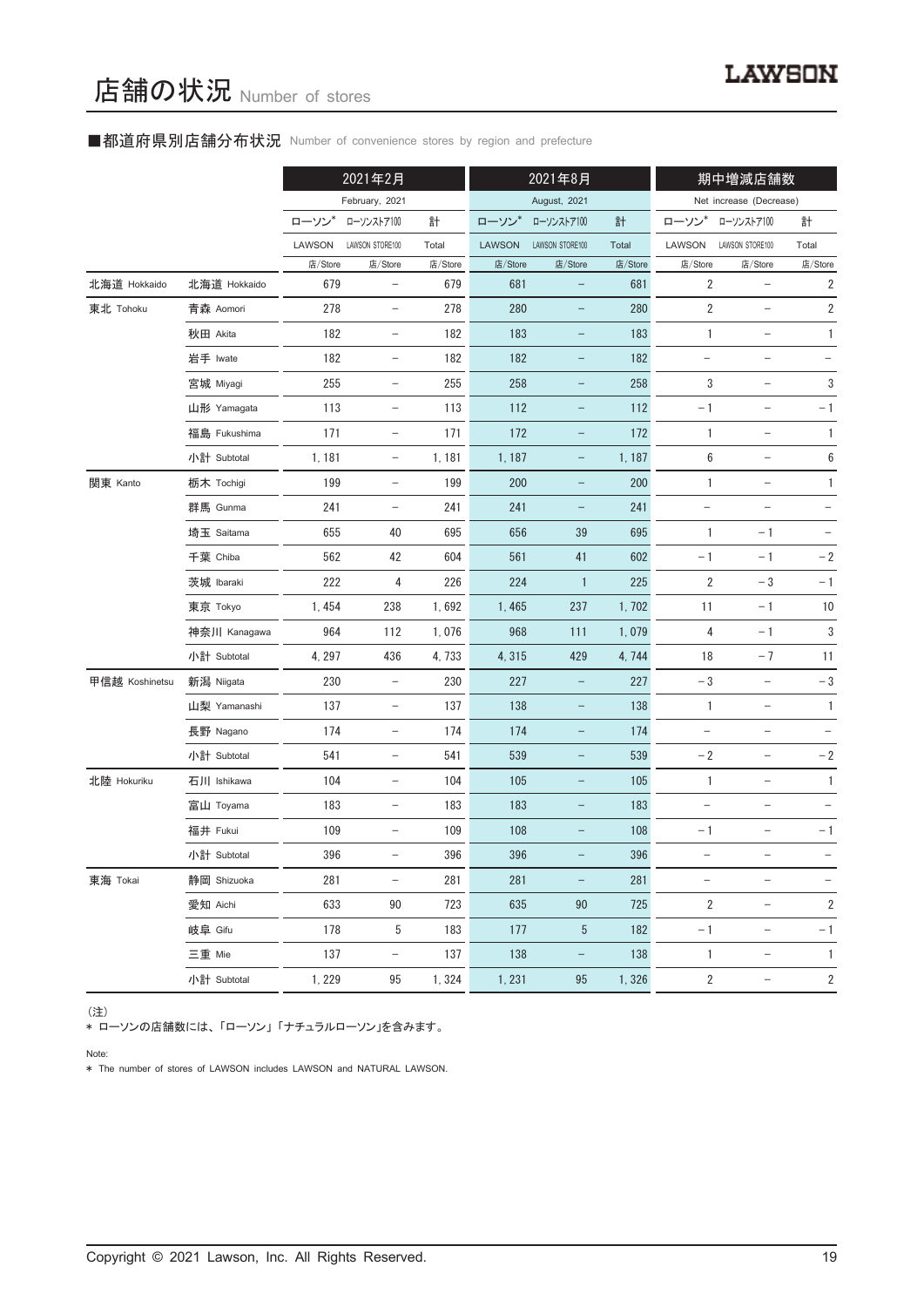#### ■都道府県別店舗分布状況 Number of convenience stores by region and prefecture

|            |                                                                     |         | 2021年2月                  |         |               | 2021年8月                  |         |                          | 期中増減店舗数                  |                          |
|------------|---------------------------------------------------------------------|---------|--------------------------|---------|---------------|--------------------------|---------|--------------------------|--------------------------|--------------------------|
|            |                                                                     |         | February, 2021           |         |               | August, 2021             |         |                          | Net increase (Decrease)  |                          |
|            |                                                                     | ローソン    | ローソンストア100               | 計       | ローソン          | ローソンストア100               | 計       | ローソン*                    | ローソンストア100               | 計                        |
|            |                                                                     | LAWSON  | LAWSON STORE100          | Total   | <b>LAWSON</b> | LAWSON STORE100          | Total   | LAWSON                   | LAWSON STORE100          | Total                    |
|            |                                                                     | 店/Store | 店/Store                  | 店/Store | 店/Store       | 店/Store                  | 店/Store | 店/Store                  | 店/Store                  | 店/Store                  |
| 近畿 Kinki   | 京都 Kyoto                                                            | 297     | 24                       | 321     | 305           | 22                       | 327     | 8                        | $-2$                     | 6                        |
|            | 滋賀 Shiga                                                            | 155     | $\overline{\phantom{a}}$ | 155     | 155           | $\qquad \qquad -$        | 155     | $\qquad \qquad -$        | $\qquad \qquad -$        |                          |
|            | 奈良 Nara                                                             | 137     | $\overline{\phantom{a}}$ | 137     | 140           | $\qquad \qquad -$        | 140     | 3                        | $\overline{\phantom{a}}$ | 3                        |
|            | 和歌山 Wakayama                                                        | 152     | $\overline{\phantom{a}}$ | 152     | 153           | $\qquad \qquad -$        | 153     | 1                        | $\qquad \qquad -$        | 1                        |
|            | 大阪 Osaka                                                            | 1,019   | 94                       | 1, 113  | 1,043         | 95                       | 1,138   | 24                       | 1                        | 25                       |
|            | 兵庫 Hyogo                                                            | 633     | 30                       | 663     | 640           | 30                       | 670     | 7                        | $\overline{\phantom{0}}$ | 7                        |
|            | 小計 Subtotal                                                         | 2,393   | 148                      | 2,541   | 2,436         | 147                      | 2,583   | 43                       | $-1$                     | 42                       |
| 中国 Chugoku | 岡山 Okayama                                                          | 211     | $\overline{\phantom{a}}$ | 211     | 230           | $\qquad \qquad -$        | 230     | 19                       | $\overline{\phantom{a}}$ | 19                       |
|            | 広島 Hiroshima                                                        | 244     | $\overline{\phantom{a}}$ | 244     | 288           | $\qquad \qquad -$        | 288     | 44                       | $\overline{\phantom{a}}$ | 44                       |
|            | 山口 Yamaguchi                                                        | 120     | $\overline{\phantom{a}}$ | 120     | 128           | $\qquad \qquad -$        | 128     | 8                        | $\overline{\phantom{0}}$ | 8                        |
|            | 鳥取 Tottori                                                          | 136     | $\overline{\phantom{a}}$ | 136     | 139           | $\qquad \qquad -$        | 139     | 3                        | $\qquad \qquad -$        | 3                        |
|            | 島根 Shimane                                                          | 142     | $\overline{\phantom{a}}$ | 142     | 142           | $\qquad \qquad -$        | 142     | $\overline{\phantom{0}}$ | $\qquad \qquad -$        |                          |
|            | 小計 Subtotal                                                         | 853     | $\overline{\phantom{a}}$ | 853     | 927           | $\qquad \qquad -$        | 927     | 74                       | $\qquad \qquad -$        | 74                       |
| 四国 Shikoku | 香川 Kagawa                                                           | 132     | $\overline{\phantom{a}}$ | 132     | 133           | -                        | 133     | $\mathbf{1}$             | $\qquad \qquad -$        | $\mathbf{1}$             |
|            | 愛媛 Ehime                                                            | 212     | $\overline{\phantom{a}}$ | 212     | 212           | $\qquad \qquad -$        | 212     | $\overline{\phantom{a}}$ | $\qquad \qquad -$        |                          |
|            | 徳島 Tokushima                                                        | 135     | $\overline{\phantom{a}}$ | 135     | 134           | $\qquad \qquad -$        | 134     | $-1$                     | -                        | $-1$                     |
|            | 高知 Kochi                                                            | 139     | $\overline{\phantom{a}}$ | 139     | 139           | $\qquad \qquad -$        | 139     | $\qquad \qquad -$        | $\qquad \qquad -$        |                          |
|            | 小計 Subtotal                                                         | 618     | $\overline{\phantom{a}}$ | 618     | 618           | $\overline{\phantom{a}}$ | 618     | $\overline{\phantom{a}}$ | $\overline{\phantom{0}}$ | $\overline{\phantom{a}}$ |
| 九州 Kyushu  | 福岡 Fukuoka                                                          | 515     | $\overline{\phantom{a}}$ | 515     | 528           | $\qquad \qquad -$        | 528     | 13                       | $\qquad \qquad -$        | 13                       |
|            | 佐賀 Saga                                                             | 75      | $\overline{\phantom{a}}$ | 75      | 75            | $\qquad \qquad -$        | 75      | $\qquad \qquad -$        | $\qquad \qquad -$        |                          |
|            | 長崎 Nagasaki                                                         | 112     | $\overline{\phantom{a}}$ | 112     | 124           | $\qquad \qquad -$        | 124     | 12                       | $\overline{\phantom{a}}$ | 12                       |
|            | 大分 Oita                                                             | 193     | $\qquad \qquad -$        | 193     | 197           | -                        | 197     | 4                        | $\qquad \qquad -$        | 4                        |
|            | 熊本 Kumamoto                                                         | 160     | $\overline{\phantom{a}}$ | 160     | 162           |                          | 162     | 2                        |                          | 2                        |
|            | 宮崎 Miyazaki                                                         | 111     | $\overline{\phantom{a}}$ | 111     | 111           |                          | 111     | -                        | -                        |                          |
|            | 鹿児島 Kagoshima                                                       | 199     | $\overline{\phantom{0}}$ | 199     | 201           | $\qquad \qquad -$        | 201     | 2                        | $\qquad \qquad -$        | 2                        |
|            | 小計 Subtotal                                                         | 1,365   | $\overline{\phantom{a}}$ | 1,365   | 1,398         | -                        | 1,398   | 33                       | $\qquad \qquad -$        | $33\,$                   |
| 沖縄 Okinawa | 沖縄 Okinawa                                                          | 245     | -                        | 245     | 252           | -                        | 252     | $\overline{7}$           | $\overline{\phantom{a}}$ | $\overline{7}$           |
|            | 国内コンビニエンスストアグループ店舗数計<br>Total number of convenience stores in Japan | 13, 797 | 679                      | 14, 476 | 13,980        | 671                      | 14,651  | 183                      | $-8$                     | 175                      |

(注)

\* ローソンの店舗数には、 「ローソン」 「ナチュラルローソン」 を含みます。

Note:

\* The number of stores of LAWSON includes LAWSON and NATURAL LAWSON.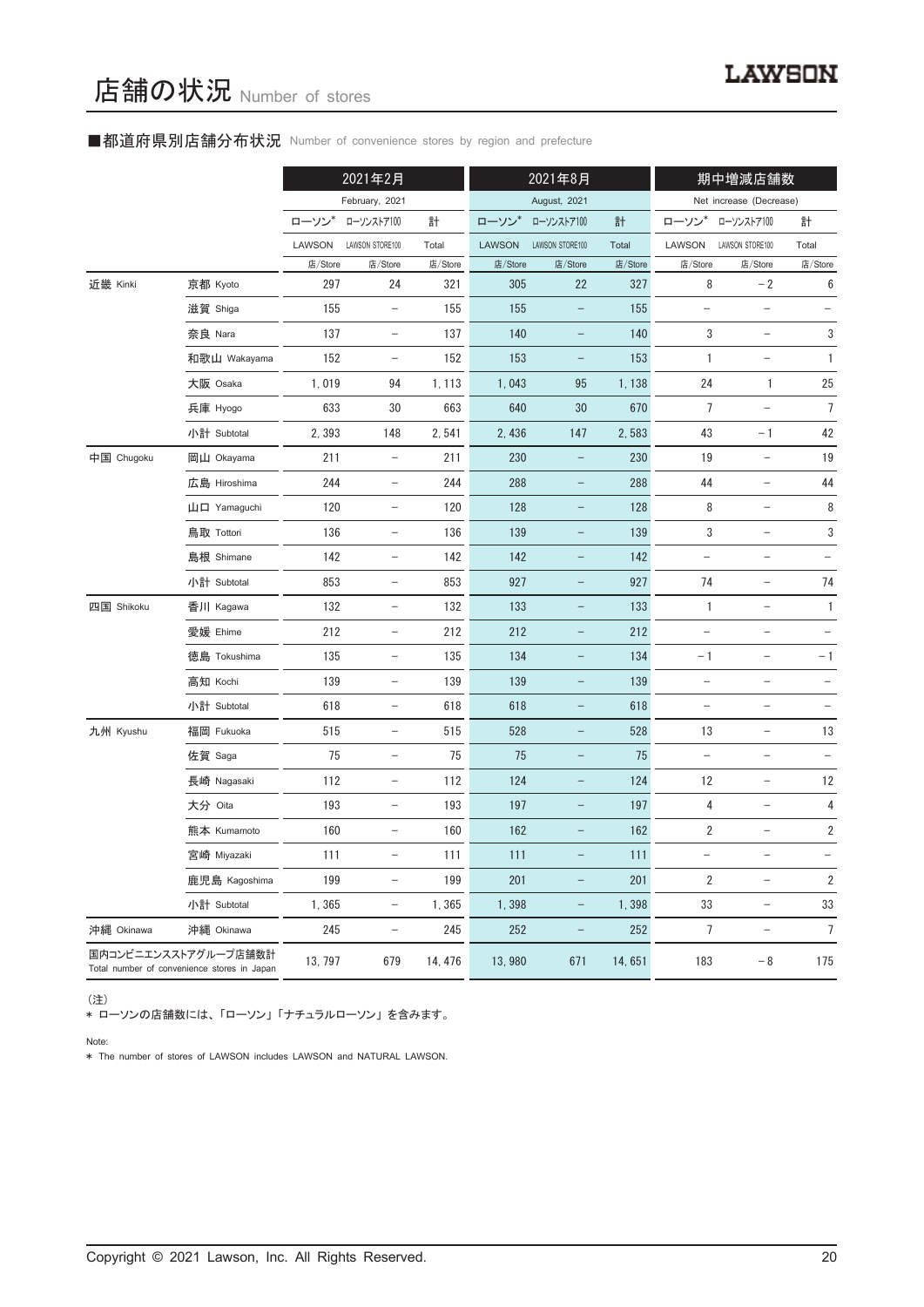#### ■海外コンビニエンスストア店舗数 Number of convenience stores abroad

|             |                                                                                        | 2020年8月                  | 2021年2月        | 2021年8月        | 期中増減店舗数                 |
|-------------|----------------------------------------------------------------------------------------|--------------------------|----------------|----------------|-------------------------|
|             |                                                                                        | August, 2020             | February, 2021 | August, 2021   | Net increase (Decrease) |
|             |                                                                                        | 店/Store                  | 店/Store        | 店/Store        | 店/Store                 |
| 中国<br>China | 上海市とその周辺地域(上海市、浙江省、江蘇省)<br>Shanghai and surrounding area (Shanghai, Zhejiang, Jiangsu) | 1.594                    | 1.826          | 2.080          | 254                     |
|             | 重慶市 Chongqing                                                                          | 284                      | 341            | 419            | 78                      |
|             | 遼寧省(瀋陽市、大連市) Liaoning (Shenyang, Dalian)                                               | 272                      | 327            | 411            | 84                      |
|             | 北京市とその周辺地域(北京市、天津市、河北省)<br>Beijing and surrounding area (Beijing, Tianjin, Hebei)      | 180                      | 215            | 262            | 47                      |
|             | 湖北省 (武漢市など)<br>Hubei (including Wuhan)                                                 | 414                      | 441            | 477            | 36                      |
|             | 安徽省(合肥市など)<br>Anhui (including Hefei)                                                  | 73                       | 106            | 151            | 45                      |
|             | 湖南省(長沙市)<br>Hunan (Changsha)                                                           | 37                       | 65             | 95             | 30                      |
|             | 海南省(海口市など)<br>Hainan (including Haikou)                                                | $\overline{\phantom{0}}$ | 23             | 63             | 40                      |
|             | 小計 Subtotal                                                                            | 2.854                    | 3.344          | 3.958          | 614                     |
| タイ Thailand |                                                                                        | 140                      | 140            | 150            | 10                      |
|             | インドネシア Indonesia                                                                       | 68                       | 68             | 68             |                         |
|             | フィリピン Philippines                                                                      | 66                       | 67             | 67             |                         |
|             | 米国 United States of America ハワイ州 Hawaii                                                | $\overline{2}$           | 2              | $\overline{2}$ |                         |
|             | 海外コンビニエンスストア店舗数計<br>Total number of convenience stores abroad                          | 3.130                    | 3,621          | 4, 245         | 624                     |

#### ■その他セグメントの運営する店舗数 Number of stores of other segments

|                                                 | 2020年8月      | 2021年2月        | 2021年8月      | 期中増減店舗数                 |
|-------------------------------------------------|--------------|----------------|--------------|-------------------------|
|                                                 | August, 2020 | February, 2021 | August, 2021 | Net increase (Decrease) |
|                                                 | 店/Store      | 店/Store        | 店/Store      | 店/Store                 |
| 株式会社成城石井*1<br>SEIJO ISHII CO., LTD.             | 162          | 164            | 167          | 3                       |
|                                                 |              |                |              |                         |
| 株式会社ローソンエンタテインメント<br>Lawson Entertainment, Inc. | 57           | 57             | 57           |                         |
|                                                 |              |                |              |                         |
| ユナイテッド・シネマ株式会社*2<br>United Cinemas Co., Ltd.    | 43           | 43             | 42           | - 1                     |

(注)

- \*1 (株)成城石井については、 直営の成城石井店舗のみを記載しております。
- \*2 ユナイテッド ・ シネマ(株)については、 劇場数を記載しております。

Notes:

\*1 For SEIJO ISHII CO., LTD., it states number of its company-operated stores only.

\*2 For United Cinemas Co., Ltd., it states number of theaters.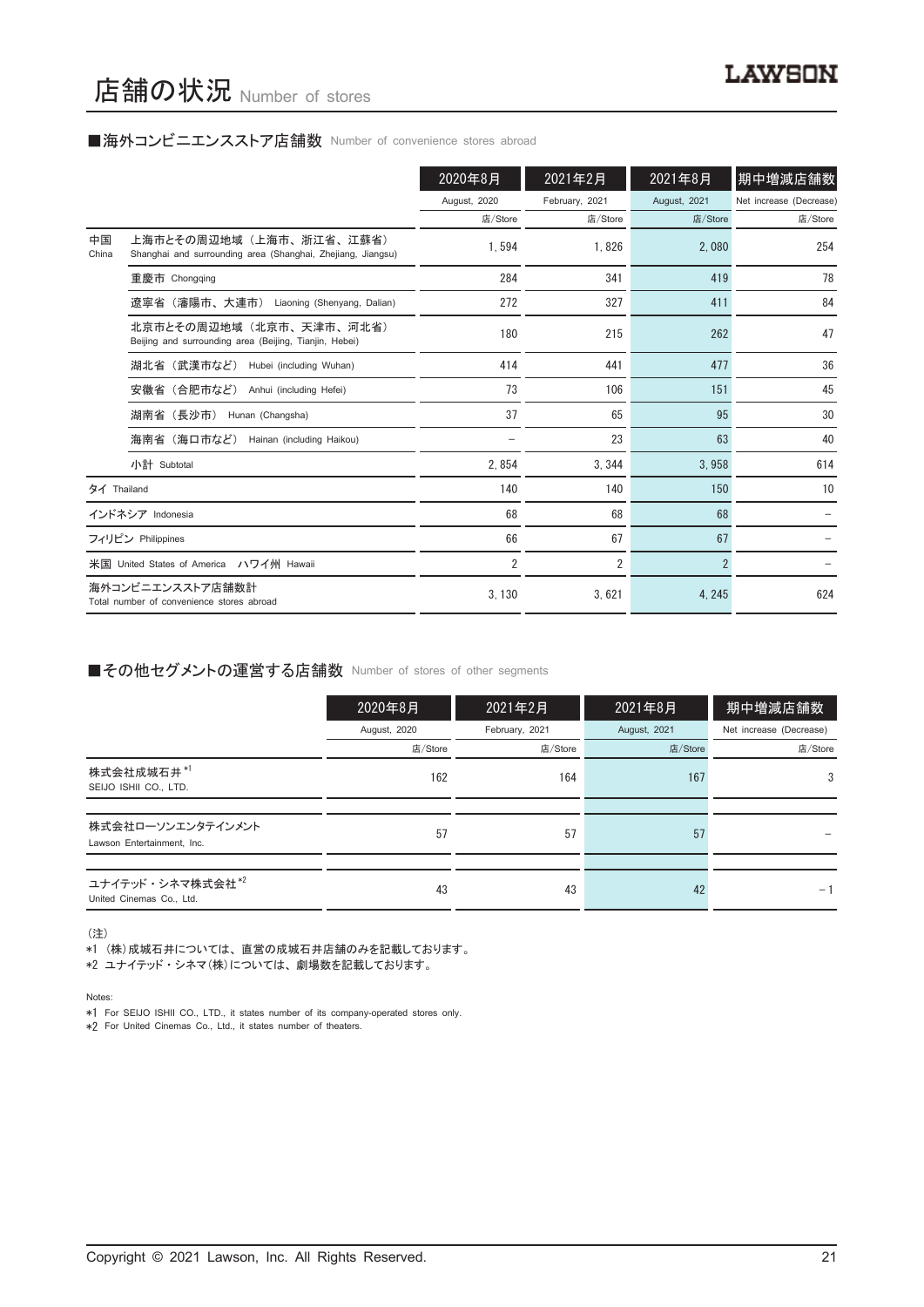#### ■既存店売上高前年比及び既存店総荒利益高前年比 Net sales and gross profit of existing stores

|                                                               | 2020年度/FY2020 |              | 2021年度/FY2021 |                              |  |
|---------------------------------------------------------------|---------------|--------------|---------------|------------------------------|--|
|                                                               | 第2四半期累計期間/1H  | 通期/Full year | 第2四半期累計期間/1H  | 通期計画/Full<br>year (Forecast) |  |
|                                                               | 前年比/YoY       | 前年比/YoY      | 前年比/YoY       | 前年比/YoY                      |  |
| 売上高 Net sales *2                                              | 91.0%         | 92.7%        | 101.6%        | 102.8%                       |  |
| 客数 Number of customers                                        | 84.5%         | 85.8%        | 99.5%         |                              |  |
| 客単価 Spending per customer                                     | 107.7%        | 108.0%       | 102.0%        |                              |  |
| 売上高(チケット等含む)<br>Net sales (including tickets, etc.)           | 88.6%         | 90.4%        | 102.1%        | 103.1%                       |  |
| 総荒利益高 Gross profit                                            | 88.4%         | 89.4%        | 100.7%        | 102.4%                       |  |
| 売上高(ローソンストア100含む) *2<br>Net sales (including LAWSON STORE100) | 91.6%         | 93.0%        | 100.9%        |                              |  |

■平均日販 Average daily sales per store

|               | 2020年度/FY2020       | 2021年度/FY2021       |                     |
|---------------|---------------------|---------------------|---------------------|
|               | 第2四半期累計期間/1H        | 通期/Full year        | 第2四半期累計期間/1H        |
|               | 千円/Thousands of ven | 千円/Thousands of yen | 千円/Thousands of yen |
| 全店 All stores | 485                 | 486                 | 497                 |
| 新店 New stores | 466                 | 463                 | 466                 |

■全店客数及び客単価 Average number of customers and average spending per customer (All stores)

|                           | 2020年度/FY2020   | 2021年度/FY2021   |                 |
|---------------------------|-----------------|-----------------|-----------------|
|                           | 第2四半期累計期間/1H    | 通期/Full year    | 第2四半期累計期間/1H    |
|                           | 人、円/Person, Yen | 人、円/Person, Yen | 人、円/Person, Yen |
| 客数 Number of customers    | 663             | 657             | 663             |
| 客単価 Spending per customer | 732             | 740             | 750             |

■全店商品別販売構成の推移及び総荒利益率の状況 Sales and gross profit margin by merchandise category at store level (All stores)

|                                     | 2020年度/FY2020          |        |                                    |                        |              | 2021年度/FY2021                      |                        |                              |                                    |                              |
|-------------------------------------|------------------------|--------|------------------------------------|------------------------|--------------|------------------------------------|------------------------|------------------------------|------------------------------------|------------------------------|
|                                     | 第2四半期累計期間/1H           |        | 通期/Full year                       |                        | 第2四半期累計期間/1H |                                    |                        | 通期計画/Full<br>year (Forecast) |                                    |                              |
|                                     | 十億円<br>Billions of yen | 構成比    | 総荒利益率<br>Share Gross Profit Margin | 十億円<br>Billions of yen | 構成比          | 総荒利益率<br>Share Gross Profit Margin | 十億円<br>Billions of yen | 構成比                          | 総荒利益率<br>Share Gross Profit Margin | 総荒利益率<br>Gross Profit Margin |
| ファストフード Fast foods                  | 228.0                  | 22.1%  | 38.9%                              | 452.8                  | 22.1%        | 39.2%                              | 237.8                  | 22.4%                        | 39.2%                              |                              |
| 日配食品 Daily delivered foods          | 158.2                  | 15.3%  | 34.9%                              | 309.3                  | 15.1%        | 34.6%                              | 161.0                  | 15.1%                        | 34.9%                              |                              |
| 加工食品 Processed foods                | 551.3                  | 53.5%  | 23.5%                              | 1.096.3                | 53.4%        | 23.2%                              | 572.6                  | 53.8%                        | 22.9%                              |                              |
| うち、タバコ Cigarettes                   | 277.1                  | 26.9%  | 11.0%                              | 559.6                  | 27.3%        | 11.0%                              | 298.6                  | 28.1%                        | 11.0%                              |                              |
| 非食品 Non-food products <sup>*3</sup> | 93.7                   | 9.1%   | 51.0%                              | 192.1                  | 9.4%         | 49.7%                              | 92.9                   | 8.7%                         | 49.7%                              |                              |
| 合計 Total                            | 1.031.2                | 100.0% | 31.2%                              | 2.050.6                | 100.0%       | 31.0%                              | 1.064.4                | 100.0%                       | 30.7%                              | 30.8%                        |

分類 Category

| 飲料・酒類・タバコ・加工食品・菓子等 Soft drinks, alcoholic drinks, cigarettes, processed foods, confectioneries, etc. |
|------------------------------------------------------------------------------------------------------|
|                                                                                                      |
|                                                                                                      |

#### (注)

\*1 売上高(ローソンストア100含む)を除く上記の数値は、 (株)ローソンが運営する 「ローソン」 「ナチュラルローソン」 の合計です。 なお、 本頁の各数値 には、 エリアフランチャイズ各社(株)ローソン高知、 (株)ローソン南九州、 (株)ローソン沖縄の数値は含んでおりません。 \*2 売上高は、 チケット等の影響を除いた数値です。

\*3 非食品の総荒利益率は、 手数料収入を含め算出しております。

#### Notes:

\*1 These figures except for Net sales (including LAWSON STORE100) are sums of total LAWSON and NATURAL LAWSON operated by Lawson, Inc. Furthermore, results of area franchise companies (Lawson Kochi, Inc., Lawson Minamikyushu, Inc. and Lawson Okinawa, Inc.) are not included in this page.

\*2 Net sales do not include the impact of tickets, etc.

\*3 Gross profit of non-food products includes service commissions.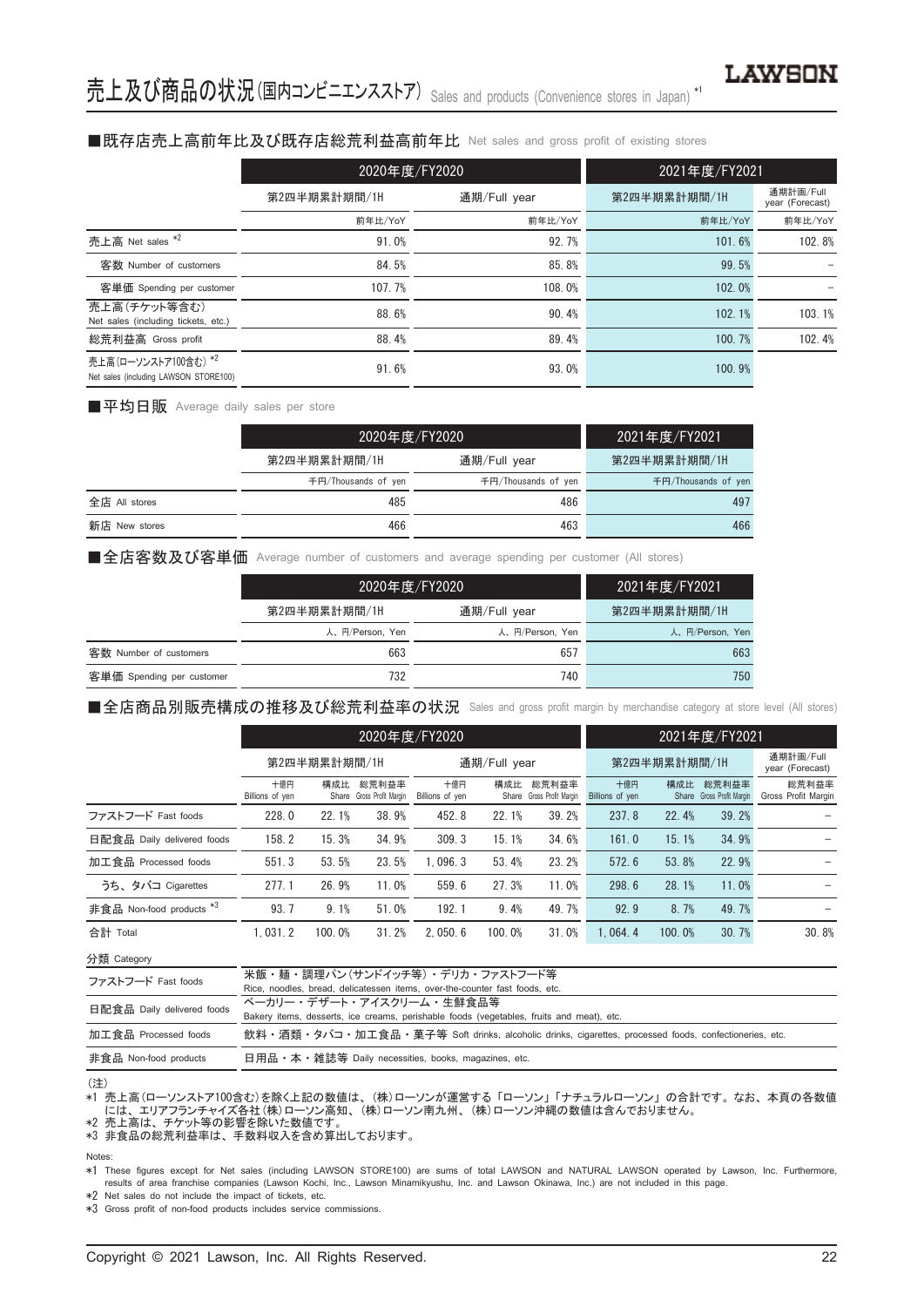#### ■酒・タバコ取扱店及び24時間営業店舗数 Liquor-licensed, cigarette-licensed and 24-hour operating stores \*1

|                                  |              | 2020年度/FY2020       | 2021年度/FY2021 |                                |              |                     |
|----------------------------------|--------------|---------------------|---------------|--------------------------------|--------------|---------------------|
|                                  | 第2四半期累計期間/1H |                     | 通期/Full year  |                                | 第2四半期累計期間/1H |                     |
|                                  | 店/Store      | 総店舗数に占める割合<br>Share |               | 総店舗数に占める割合<br>店/Store<br>Share |              | 総店舗数に占める割合<br>Share |
| 酒取扱店 Liquor-licensed stores      | 13.385       | 96.2%               | 13.367        | 96.2%                          | 13.517       | 96.1%               |
| タバコ取扱店 Cigarette-licensed stores | 13.144       | 94.4%               | 13.129        | 94.5%                          | 13.308       | 94.7%               |
| 24時間営業店 24-hour operating stores | 12.831       | 92.2%               | 12.745        | 91.7%                          | 12.826       | 91.2%               |

#### ■収納代行業務の状況 (全店) Third party bill settlement (All stores) \*1

|                           |                                     | 2020年度/FY2020 | 2021年度/FY2021                                  |       |                                     |         |
|---------------------------|-------------------------------------|---------------|------------------------------------------------|-------|-------------------------------------|---------|
|                           | 第2四半期累計期間/1H                        |               | 通期/Full year                                   |       | 第2四半期累計期間/1H                        |         |
|                           | 百万円、百万件<br>Millions of yen, million | 前年比/YoY       | 百万円、百万件<br>前年比/YoY<br>Millions of yen, million |       | 百万円、百万件<br>Millions of yen, million | 前年比/YoY |
| 収納金額 Transaction amount   | .383.716                            | 99.7%         | 2.465.058                                      | 98.7% | 1.358.650                           | 98.2%   |
| 取扱件数 Number of settlement | 113.2                               | 99.2%         | 211 2                                          | 98.4% | 109.2                               | 96.5%   |

#### ■国内コンビニエンスストア事業 グループ全店売上高 Total sales of convenience store business in Japan

|                          |                                | 2020年度/FY2020 | 2021年度/FY2021       |         |                     |         |
|--------------------------|--------------------------------|---------------|---------------------|---------|---------------------|---------|
|                          | 第2四半期累計期間/1H                   |               | 通期/Full year        |         | 第2四半期累計期間/1H        |         |
|                          | 前年比/YoY<br>百万円/Millions of yen |               | 百万円/Millions of yen | 前年比/YoY | 百万円/Millions of yen | 前年比/YoY |
| 単体 Non-consolidated *2   | 1.091.898                      | 92.8%         | 2.165.818           | 94.3%   | 1.119.225           | 102.5%  |
| グループ会社 Group company *2  | 47.187                         | 60.8%         | 94.086              | 62.2%   | 47.969              | 101.7%  |
| チケット等取扱高 Tickets etc. *3 | 138.113                        | 72.8%         | 283, 431            | 76.1%   | 148.134             | 107.3%  |
| 合計 Total                 | 1.277.199                      | 88.5%         | 2.543.336           | 90.2%   | 1.315.329           | 103.0%  |

(注)

\*1 上記の数値は、 (株)ローソンが運営する 「ローソン」 「ナチュラルローソン」 「ローソンストア100」 の合計です。

\*2 グループ会社は、 (株)ローソン高知、 (株)ローソン南九州、 (株)ローソン沖縄の運営する店舗の売上高を合計しております。

\*3 チケット等取扱高は、 当社グループの運営する国内のコンビニエンスストア事業全て(単体及びグループ会社を含む)の取扱高を合計しております。

Notes:

\*1 These figures are sums of total LAWSON, NATURAL LAWSON and LAWSON STORE100 operated by Lawson, Inc.

\*2 For group company, it is a total sales of stores oprerated by Lawson Kochi, Inc., Lawson Minamikyushu, Inc. and Lawson Okinawa, Inc.

\*3 For tickets and others gross sale, it is a total gross sales of convenience store business in Japan (including non-consolidated and group companies) operated by Lawson group.